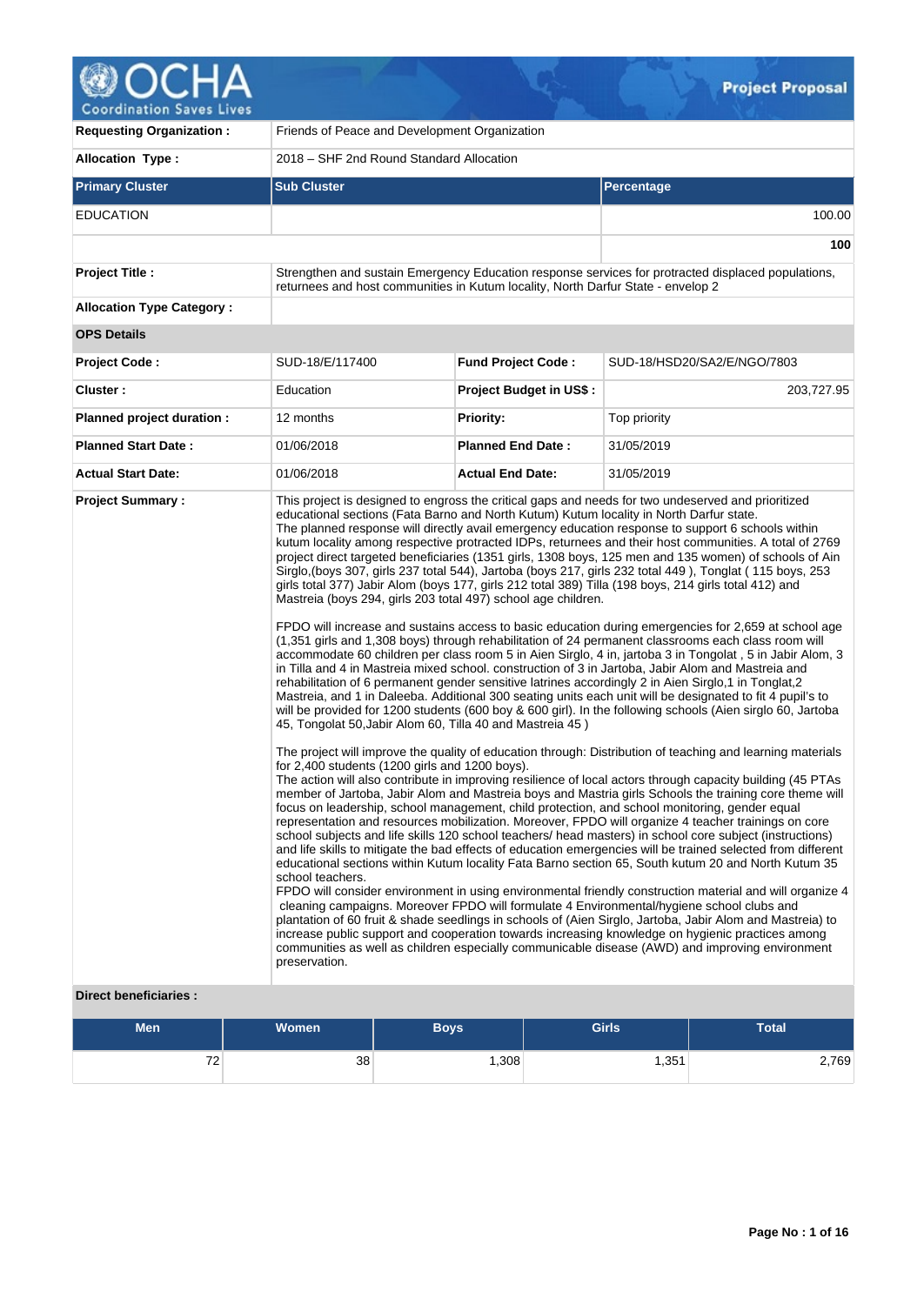#### **Other Beneficiaries :**

| <b>Beneficiary name</b>               | <b>Men</b> | <b>Women</b> | <b>Boys</b> | <b>Girls</b> | <b>Total</b>    |
|---------------------------------------|------------|--------------|-------------|--------------|-----------------|
| Internally Displaced People           | 30         |              | 689         | 812          | 1,542           |
| Internally Displaced People/Returnees | 12         | 10           | 610         | 525          | 1.157           |
| People in Host Communities            | 5          |              |             | 14           | 36 <sup>°</sup> |
| Committees                            | 25         |              |             |              | 34              |

### **Indirect Beneficiaries :**

Project indirect beneficiaries is estimated at 22,680 internally displaced IDPs, returnees and their host communities.

# **Catchment Population:**

63,518,730 representing the total population in Kutum locality North Darfur State.

### **Link with allocation strategy :**

FPDO Project designation, objectives and activities are directly linked to the SHF 2018 allocation strategy, by increasing basic services to meet basic needs of displaced people while increasing their self⊡reliance. The project identified and prioritized needs in complementary with other funding and interventions for in a situation of protracted displacement. Through these cases the fund will strongly contributes to the education sector response and strategy to contribute improving access to primary education and to ensure that vulnerable children can gain access and retention to quality formal and non-formal education in appropriate learning environments.

FPDO align this intervention with outcome two Targeting protracted displacement where new influxes of returnees took place during the past year.

FPDO is operational with accumulative relevant experience. In line with this allocation the project will address immediate needs through emergency, lifesaving assistance and in parallel increase selfereliance of the most vulnerable and their communities through training of community members PTAs and formulation of children hygiene and environmental clubs. Furthermore FPDO will work to Increase ownership of communities of projects informed through participatory approaches to promote sustainability and lay a foundation for follow up through longer term approaches through the capacity building of community representative PTAs to play an active role in the education process as well as shouldering this project. The project will seek it is beneficiaries satisfaction jointly with SMoE and PTAs indicates risks and mitigation measures needs to guarantee peaceful coexistence of IDPs/returnees and host communities. The intervention will also support the education sector focusing response on severity ranking improving access to pre/primary school in kutum locality North Darfur State educational area with more focus on ensuring vulnerable children and adolescent can gain access and retention to quality formal and non-formal education in appropriate learning environment for the newly and protracted displaced girls and boys and newly accessible areas in Darfur particularly.

FPDO through the SMoE Kutum education office and rapid assessment has consulted the community and relevant authorities in the preparation and developing of this proposal and it will continue to consult them during the project implementation to ensure proper use of SHF funds that will consequently lead to meet the sector objectives. Different training for different community member's teachers and PTAs and children Hygiene/environmental clubs will be conducted at the grass root level to ensure positive attitude toward environment. The design and implementation of the activities is totally in line with, INEE minimum standards and will be strengthened to respond to emergencies through drafting of school emergency plan. Women from communities will take an active role and part in the decision making processes at school level through the restructuring of PTAs in the targeted locality. Gender equity and gender mainstreaming from data collection to this stage of project design were also considered in design all project activities to meet education sector objectives.

#### **Sub-Grants to Implementing Partners :**

| <b>Partner Name</b>                                   |                             | <b>Partner Type</b>         |  | <b>Budget in US\$</b> |            |  |  |  |  |  |
|-------------------------------------------------------|-----------------------------|-----------------------------|--|-----------------------|------------|--|--|--|--|--|
|                                                       |                             |                             |  |                       |            |  |  |  |  |  |
| Other funding secured for the same project (to date): |                             |                             |  |                       |            |  |  |  |  |  |
|                                                       | <b>Other Funding Source</b> | <b>Other Funding Amount</b> |  |                       |            |  |  |  |  |  |
|                                                       |                             |                             |  |                       |            |  |  |  |  |  |
| Organization focal point:                             |                             |                             |  |                       |            |  |  |  |  |  |
| <b>Name</b>                                           | <b>Title</b>                | Email                       |  | Phone                 |            |  |  |  |  |  |
| Ismail Dawd Mahadi                                    | Program officer             | ismaildawd214@gmail.com     |  |                       | 0123097059 |  |  |  |  |  |
| <b>BACKGROUND</b>                                     |                             |                             |  |                       |            |  |  |  |  |  |

**1. Humanitarian context analysis**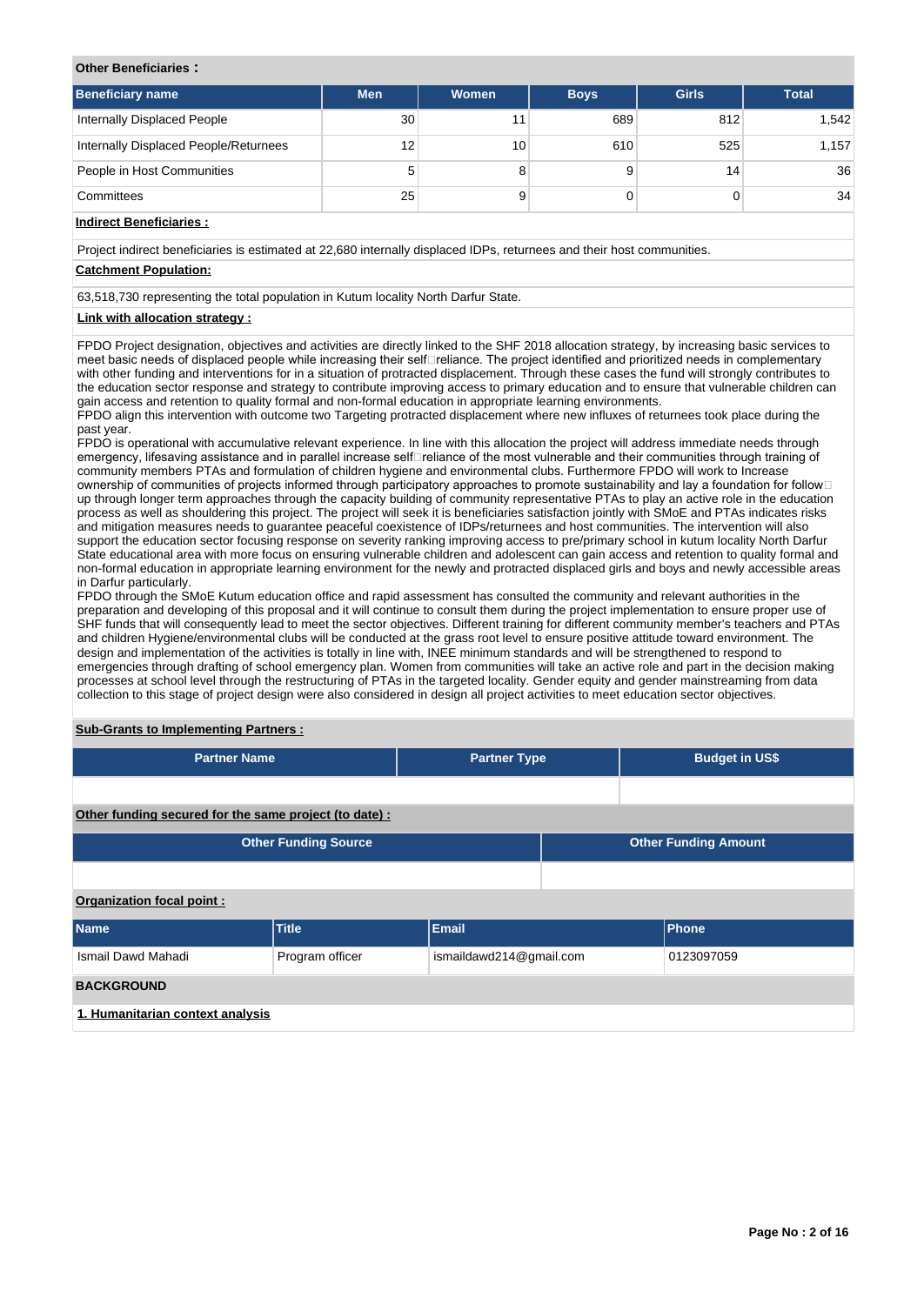The last nine months in 2017 witnessed less conflict related displacement in Darfur due to one-sided cease fire by government.(OCHA humanitarian overview October 2017) However clashes has been reported as denial of armed groups to the disarmament process. The neglecting of this groups led to activate military operations in the area that ends for short but lay behind a panic wave of displacement, loss of commodities, destruction of learning facilities (as a sign of banditry) and disruption of schooling calendar.

The protracted caseload in Kutum is prone to inter-communal conflict Children represent 60 per cent of people displaced in camps is of school going age (4-17 years) 17 % of them are out of school according to FPDO rapid assessment, high caseload of IDPS almost 25 % of the total population has weakened the education system in these areas, there are about 7,321 pupils studying in poor tents or under trees. Limited seats and WASH facilities coupled with unhygienic practices led to unprotected school environment (SMoE primary education office Kutum locality).

According to HAC and 2018 People in Need PiN, in North Darfur verified by Kutum education office, in FATA Barno and North Kutum education sections in schools of ( Aien Sirglo, Jartoba, Tonglat Jabir Alom, Tilla,and Mastreia boys and girls schools) school age children in need for education interventions are 17,254 IDPS school age children are 2,659 of them are returnees school age children HAC further stated that the situation has deteriorated as a result of some inter-communal conflicts in and surrounding areas. The gap in education is still high with some 9,541 aged children identified in need of additional learning spaces along teaching and learning materials, seating's, and latrines. Teachers in these schools are also required training after the introduction of the new curriculum for the third, fourth and fifth grade as a continuation of grade one and two. To this end WASH facilities coupled with unhygienic practices led to unprotected school environment embedded girls education, Additional efforts were needed to post girls education by rehabilitating and functioning Gender sensitive latrines

Lack of livelihood opportunities and competition over limited resources and soaring prices of commodities and food basket are also among the factors to be quoted in the added burden to educational deteriorated situation Kutum and surrounding communities. Professional and qualified teachers are not favoring and denying to dispatch to remote areas, usually far schools were headed by volunteer teachers. Leisure time activities, that relatively to the small amount of schools, lack of learning space material and books, and complete absence of child-friendly spaces creates along case standing problems around access to preschool and primary education. In a set of nonpredictable or safe security environment children have to take a ride up to several hours to attend far schools, if they can go at all, some children are using donkeys to get them to school with an empty abdominal without meal provided, preventing the indigent parents using the animals for other income-generating activities

### **2. Needs assessment**

According to FPDO rapid assessment January 2018t in Kutum locality, The locality is categorized to four education sections namely (North Kutum, South Kutum, Fata Barno and kutum town section) persisting. According to the current 2018 needs raised by SMoE /Kutum locality education office verified by FPDO rapid assessment (December 2017) covering Fata Barno education sections namely; Aien Sirglo, Alfaroog, Tonglat, Magablat , Teila, Jabir Alom and Jartoba schools there are serious challenges and factors facing children education, insecurity triggered by forcible disarmament process last October 2017 led to integrate Mastreia boys and Mastreia girls schools into one schools and drop out of grade one, two and three for the rest of the schooling calendar.

Apart from out of school age, children from 6 villages (Krom, Dldima, Jamba, bebe, Wstany and Jartoba) founded sharing only one mixed school in Jartoba. The school consisting of only 8 class rooms 6 of them built of local materials with no latrines at all, this will prioritize a construction of one latrine unit and rehabilitation of 2 Semi fixed class rooms.

There is a huge gap in education response, SMoE and primary education offices is strongly recommend providing psychological and psycho social training to teachers and PTAs as high needs are there, therefore children would be psychologically and psychosocially supported by their teachers and community as well.

FPDO rapid assessment January 2018 counted 4,873 student 50% of them are girls are instructed in Fata Barno and North Kutum education sections. Around 14 schools out of 21 are functioning, these schools founded overloaded by high number of IDPs and returnees. The existing schools are settled in inappropriate way and 24 class room needs rehabilitation to serve already enrolled children and lessen the drop out by accommodating more children. The school environment is unfavorable condition, the students are overcrowded at the classrooms which not help students to reach education benefits especially children with disabilities and specific needs. FPDO through PTAs training will pay attention to support CWD with educational packages and supplies. That situation wouldn't help the teachers either to instruct and communicate properly with students. The primary education offices stated that: girls are noticed to be neglected of catching schools and being educated mostly to be engaged in home work or send them to work to increase household sources, or early marriage as substitute option for families, putting them in a position to face harmful situation due to the far distance of the school locations and lost their chances in education and protection from exploitation, abuse and harassment. The project will strive to promote girls education as special consideration along with ongoing projects carried out in WASH and GBV sectors to maximize the benefits by well-coordinated activities and provision of adequate health and sanitation facilities. Moreover training and formulation of PTAs will give attention of importance of girl's education and consequences of early marriage on physical and mental health that affected girl's wellbeing.

FPDO is appeal SHF fund to increase access through rehabilitation of classrooms, provision of learning and teaching materials, and seating benches. The action also intended to invest on the capacity building of teachers and PTAs. Furthermore, improving education condition through provision of WASH facilities at school level by constructing new and rehabilitating existing latrines, provision washing facilities and promote hygiene practices through formulation of hygiene/environmental clubs and seedlings. The SHF fund will also help to improve Consequently obvious change to children rights

## **3. Description Of Beneficiaries**

In the process of addressing urgent humanitarian needs including education in Kutum locality and prior to the selection of benefiting schools FPDO targeted the most vulnerable school age children such as rotracted IDPs, returnees, disabled and destitute with no proper capacity especially among PTAs. The Fata Barno and North kutum areas is classified with less intervention in past 2 years 24 class rooms identified to be rehabilitated along with 6 latrines. High education needs is persist and the geographical coverage to increase the enrolment rate especially among girls and CWD embark to sustain education process among adversely affected children in the area of North Kutum and Fata Barno. The project scattered over varies schools in communities of (Aien Sirglo, Jartoba, Tongolat, Jabir Alom, Tilla and Mastreia) The will directly target (125 men, 135 women, 1,308 boys and 1,351 girls) of the protracted IDPs/returnees children in Kutum localities in North Darfur State. The project designed base on consultation with the local authorities Kutum primary education offices and respective communities in the project areas. The project dire t beneficiaries are the number of enrolled school age children from targeted school. The community members will be participated in the project activities through the PTAs training.

### **4. Grant Request Justification**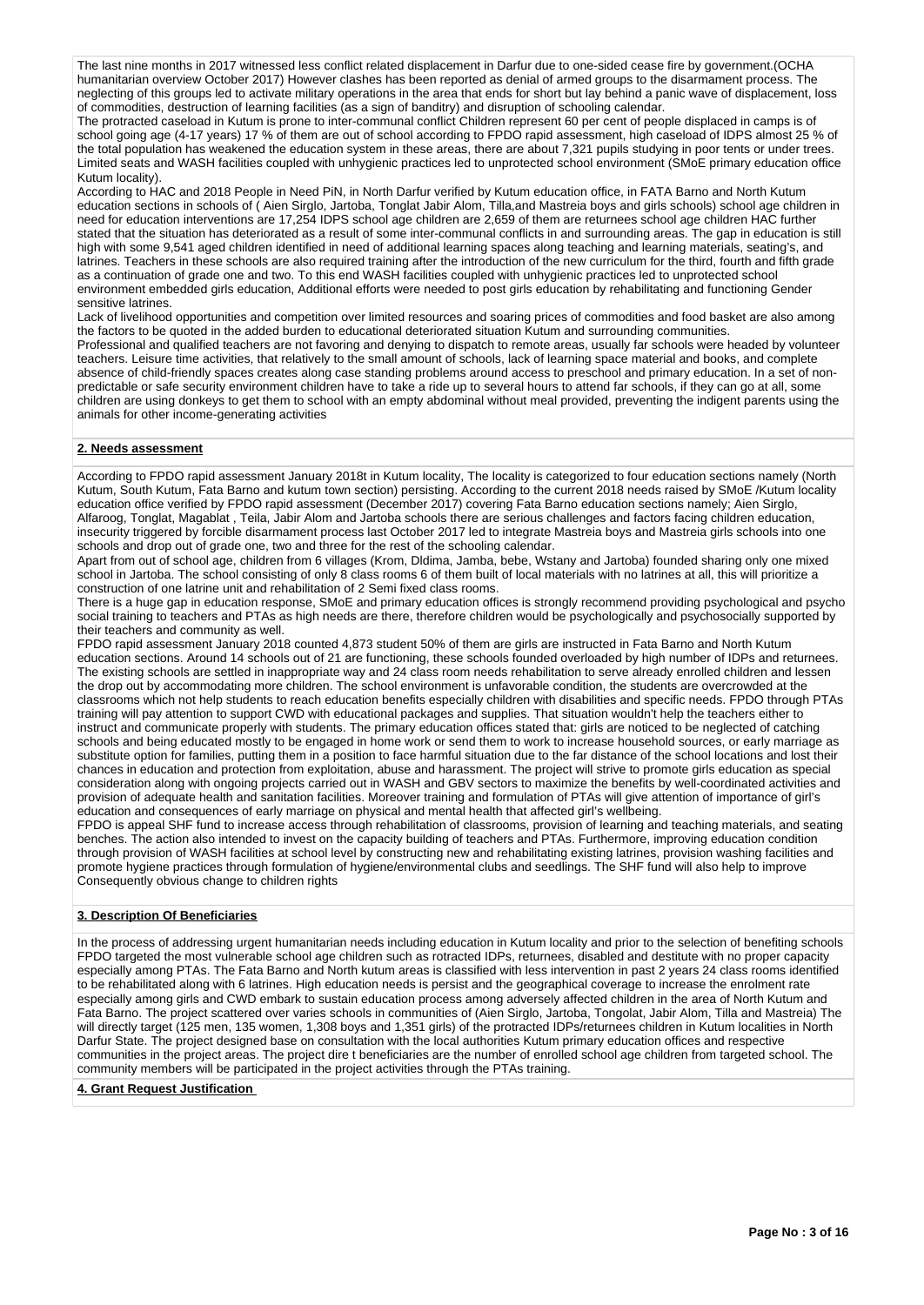in schools of Jartoba, Mastria, Daleeba, Tilla and Jabir Alom in Kutum locality: a significant number of students have been learning in extremely poor condition, 6,245 student 3,409 of them are girls studying in a poor school environment either in locally built class rooms ruined by rains and lacking of maintenance and children setting in a pure dust. FPDO identified 24 class rooms to be rehabilitated As they are studying in camps most of them lacking proper latrines, in fact all of them are emergency latrines not been rehabilitated for more than 5 years, this in different ways offend girls education status, 3 Gender Sensitive latrines identified to be established targeting 420 student 225 of them are girls in addition to 6 latrines to be rehabilitated. This situation has further discourages parents to send girls to gain education. Preferring them to get marriage at early age with less mouth to feed principles introduced forcibly.

SMoE, PTAs and kutum education office along with FPDO rapid assessment identified 1440 (840 girls and 600 boys) as initial recipient of SHF fund through rehabilitation of 24 existing learning spaces/ permanent class rooms. According to the FPDO assessment in Kuttum, most IDPs teachers are volunteer teachers either not accredited or not properly trained, approximately 80 teachers need training on school core subject and curriculum other 40 needs training in life skills 45 of them are female teachers. Out of those 120 FPDO identified 15 school head master teachers' needs training in school management whom are newly hired with no proper capacity to take such positions.

As an exit strategy FPDO will give special attention to formulate and train 4 PTAs (2 per each locality), as essential entity, their anticipated role is to ensure sustainability and promote the vital role of gender equal representation, this action will generate an active role in prioritizing, advocating and planning for future response as the parents sharing equal responsibilities in drafting their children future. In line with EiE. 4 Teachers training will be conducted for 120 teachers 30 participants per each, including school head masters and volunteer teachers training raised during Rapid Assessment by Kutum education office, this training will built their capacity and community trust and will draw the attention to the importance of education, especially after final exams result of children improved. Therefore, FPDO as operational in the area since with relevant experience during the past years is looking for potential funder as SHF to immediately resume this activities in close coordination with SMoE and PTAs.

The SHF fund will also utilized to avail emergency education and protection services to targeted groups especially their children to enable them enjoy decent and dignified life through formulation of 4 hygiene and environmental clubs and carry out 4 cleaning campaigns to raise the awareness and prevent transmission of AWD and communicable diseases.

FPDO is well placed and capable to provide lifesaving support through this cost-effective project timely and achieve at least minimum standards of emergency education response to the under-served 5,405 (3,040 Girls, and 2,365 Boys) IDPs/ returnees & host communities at school age children. Those activities were designed to provide more qualitative and quantitative education services in line with International Network of Education in Emergencies INEE.

### **5. Complementarity**

FPDO funded by SHF/former CHF during the years of 2014, 2015 and 2016 targeting Kutum and Tawilla localities, these projects were respond to the live saving emergency education needs, the activities were vary from establishing new Semi Fixed learning spaces, WASH packages, Teachers and PTAs training.

FPDO will respond to the live saving emergency education needs and gaps contributing to other ongoing WASH funded projects carried out by Goal in Kutum. This 2018 SHF fund will be directed to accomplish and address the critical gaps and urgent needs for basic education in Kutum locality. The custom of well-coordinated activities varied from rehabilitation of 24 permanent class rooms with provision of 300 appropriate seating bench and desks, construction of 3 gender sensitive latrines with 4 drop holes, and rehabilitation of 6 of the existing ones with provision of washing facilities, provision of 1200 teaching and learning materials. The action will also continue to respond to the capacity building training for teachers on core subjects, teaching methods, Education in Emergencies (EiE) and life skills including (psycho social support, child protection, school based Disaster Risk Reduction and hygiene promotion. Training of 3 Parent Teacher Associations (PTA) s will focus on roles and responsibilities/school collmanagement, EiE including; psycho social support, child protection, school based Disaster Risk Reduction and formulation of 4 hygiene/environmental clubs for promotion of hygienic practices among children and consequently among their families .

The project will also provide a 60 fruits and shade seedlings to promote environment conservation.

### **LOGICAL FRAMEWORK**

### **Overall project objective**

To strengthen and sustain access to Emergency Education response services among protracted displaced populations, returnees and host communities for 2,769 direct beneficiaries in Kutum locality North Darfur State.

| <b>EDUCATION</b>                                                                                                                                                                                             |                                                                                                                                                                                                                          |                                 |
|--------------------------------------------------------------------------------------------------------------------------------------------------------------------------------------------------------------|--------------------------------------------------------------------------------------------------------------------------------------------------------------------------------------------------------------------------|---------------------------------|
| <b>Cluster objectives</b>                                                                                                                                                                                    | <b>Strategic Response Plan (SRP) objectives</b>                                                                                                                                                                          | <b>Percentage of activities</b> |
| Improve access to quality, inclusive and<br>protective learning environment (formal and<br>non-formal) for children (pre-school, primary<br>school and adolescents) in protracted<br>displacement situation. | Outcome 2: PROTRACTED<br>DISPLACEMENT: Displaced populations,<br>refugees, returnees and host communities<br>meet their basic needs and/or access to<br>essential basic services while increasing their<br>self-reliance | 100 <sup>1</sup>                |

**Contribution to Cluster/Sector Objectives :** The Project interventions will directly supports the sector objectives 2 regarded to People have equal, sustainable access to essential assistance based on vulnerability targeting number of targeted children and adolescents accessing protective learning spaces in Kutum locality in North Darfur State. The different project activities from rehabilitation of existing learning spaces, to training of PTA and teachers in child protection issues and core subjects all are designed with participation of community members and government counterpart. This consultation process is adopted upon the requirements and recommendations of education sector strategy.

#### **Outcome 1**

Access to basic education increased and Basic school infrastructure improved to maintain INEE minimum standards of education for displaced/returnee's population and host communities while increasing their self - reliance in Kutum locality in North Darfur State.

## **Output 1.1**

### **Description**

2,640 at school age children access to quality basic education increased through rehabilitation of 24 class room , provision of 300 seating desks.

- 24 Permanent class rooms rehabilitated

- 300 seating units bench & desks provided - 4 consultation sessions arranged

## **Assumptions & Risks**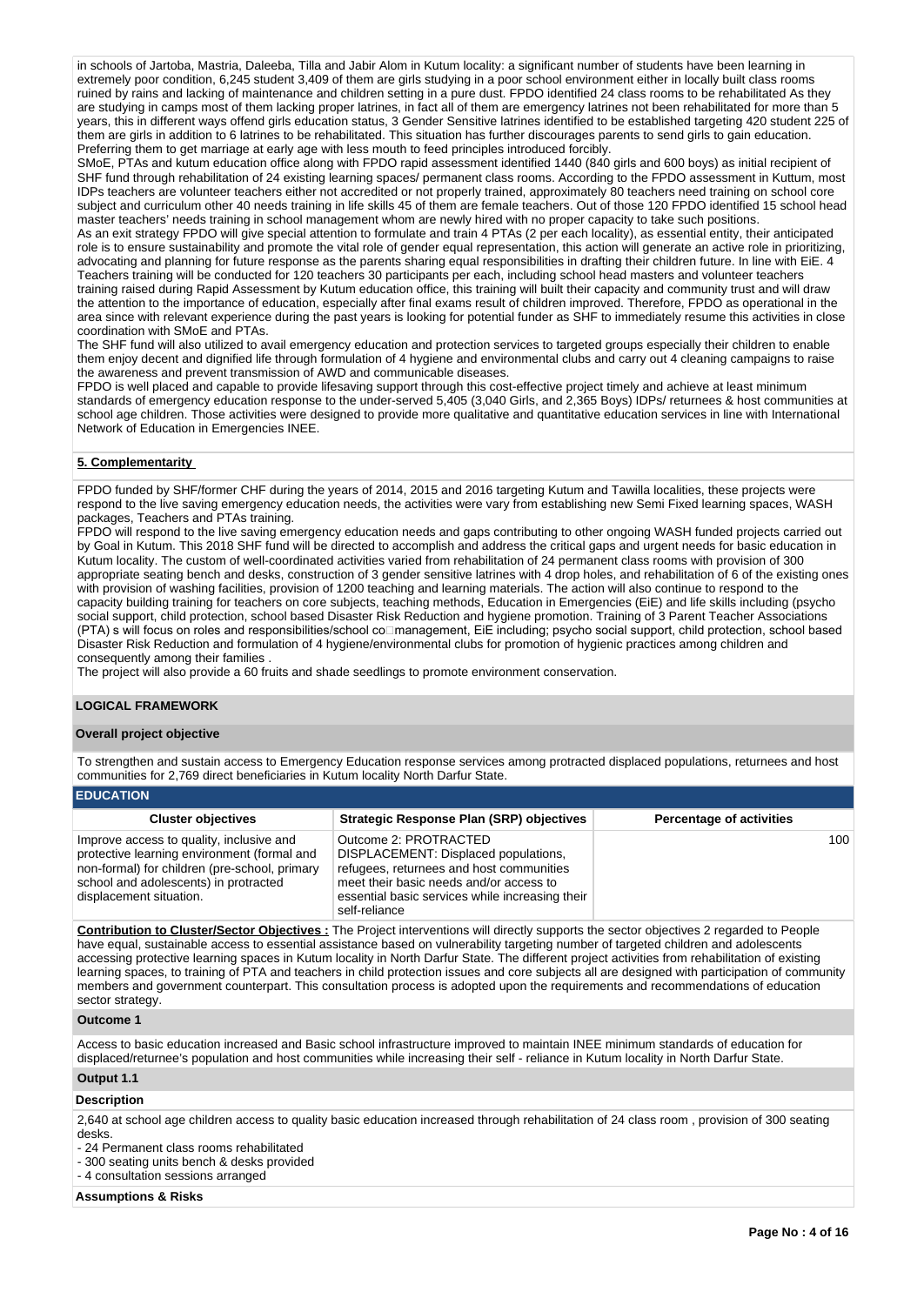Security situation remain calm Accessibility Commodities prices increased

| <b>Indicators</b>                                                                                                                                                                                                                                                                                                                                                                                                                                                                                                                                                                                                                                                                                                                                                                                                                                                                                                                                                                                                                                                                                                                                                                                                                                                                                                                                                                                                                                                                                                                                                                                                                                                                                                                                                                                                                                                                                                                                                                                                                                                                       |                                                                                                           |                                                                                                                                                                                                                                                                                                                                                                                                                                                     |                                |              |             |              |               |  |  |  |
|-----------------------------------------------------------------------------------------------------------------------------------------------------------------------------------------------------------------------------------------------------------------------------------------------------------------------------------------------------------------------------------------------------------------------------------------------------------------------------------------------------------------------------------------------------------------------------------------------------------------------------------------------------------------------------------------------------------------------------------------------------------------------------------------------------------------------------------------------------------------------------------------------------------------------------------------------------------------------------------------------------------------------------------------------------------------------------------------------------------------------------------------------------------------------------------------------------------------------------------------------------------------------------------------------------------------------------------------------------------------------------------------------------------------------------------------------------------------------------------------------------------------------------------------------------------------------------------------------------------------------------------------------------------------------------------------------------------------------------------------------------------------------------------------------------------------------------------------------------------------------------------------------------------------------------------------------------------------------------------------------------------------------------------------------------------------------------------------|-----------------------------------------------------------------------------------------------------------|-----------------------------------------------------------------------------------------------------------------------------------------------------------------------------------------------------------------------------------------------------------------------------------------------------------------------------------------------------------------------------------------------------------------------------------------------------|--------------------------------|--------------|-------------|--------------|---------------|--|--|--|
|                                                                                                                                                                                                                                                                                                                                                                                                                                                                                                                                                                                                                                                                                                                                                                                                                                                                                                                                                                                                                                                                                                                                                                                                                                                                                                                                                                                                                                                                                                                                                                                                                                                                                                                                                                                                                                                                                                                                                                                                                                                                                         |                                                                                                           |                                                                                                                                                                                                                                                                                                                                                                                                                                                     | <b>End cycle beneficiaries</b> |              |             |              | End<br>cycle  |  |  |  |
| Code                                                                                                                                                                                                                                                                                                                                                                                                                                                                                                                                                                                                                                                                                                                                                                                                                                                                                                                                                                                                                                                                                                                                                                                                                                                                                                                                                                                                                                                                                                                                                                                                                                                                                                                                                                                                                                                                                                                                                                                                                                                                                    | <b>Cluster</b>                                                                                            | <b>Indicator</b>                                                                                                                                                                                                                                                                                                                                                                                                                                    | <b>Men</b>                     | <b>Women</b> | <b>Boys</b> | <b>Girls</b> | <b>Target</b> |  |  |  |
| Indicator 1.1.1                                                                                                                                                                                                                                                                                                                                                                                                                                                                                                                                                                                                                                                                                                                                                                                                                                                                                                                                                                                                                                                                                                                                                                                                                                                                                                                                                                                                                                                                                                                                                                                                                                                                                                                                                                                                                                                                                                                                                                                                                                                                         | <b>EDUCATION</b>                                                                                          | Number of targeted children and adolescents<br>accessing protective learning spaces. (HRP 2018)                                                                                                                                                                                                                                                                                                                                                     |                                |              | 600         | 840          | 1,440         |  |  |  |
| <b>Means of Verification:</b><br>Contracts<br>Reports<br>Photos<br>SMoE certificate of completion                                                                                                                                                                                                                                                                                                                                                                                                                                                                                                                                                                                                                                                                                                                                                                                                                                                                                                                                                                                                                                                                                                                                                                                                                                                                                                                                                                                                                                                                                                                                                                                                                                                                                                                                                                                                                                                                                                                                                                                       |                                                                                                           |                                                                                                                                                                                                                                                                                                                                                                                                                                                     |                                |              |             |              |               |  |  |  |
| Indicator 1.1.2                                                                                                                                                                                                                                                                                                                                                                                                                                                                                                                                                                                                                                                                                                                                                                                                                                                                                                                                                                                                                                                                                                                                                                                                                                                                                                                                                                                                                                                                                                                                                                                                                                                                                                                                                                                                                                                                                                                                                                                                                                                                         | <b>EDUCATION</b>                                                                                          | # of seating units bench & desks provided                                                                                                                                                                                                                                                                                                                                                                                                           |                                |              |             |              | 275           |  |  |  |
| <b>Means of Verification:</b><br>Contracts<br>Photos<br>List of distribution                                                                                                                                                                                                                                                                                                                                                                                                                                                                                                                                                                                                                                                                                                                                                                                                                                                                                                                                                                                                                                                                                                                                                                                                                                                                                                                                                                                                                                                                                                                                                                                                                                                                                                                                                                                                                                                                                                                                                                                                            |                                                                                                           |                                                                                                                                                                                                                                                                                                                                                                                                                                                     |                                |              |             |              |               |  |  |  |
| Indicator 1.1.3                                                                                                                                                                                                                                                                                                                                                                                                                                                                                                                                                                                                                                                                                                                                                                                                                                                                                                                                                                                                                                                                                                                                                                                                                                                                                                                                                                                                                                                                                                                                                                                                                                                                                                                                                                                                                                                                                                                                                                                                                                                                         | <b>EDUCATION</b>                                                                                          | Number of children with disability facilitated to<br>access safe learning spaces / schools                                                                                                                                                                                                                                                                                                                                                          |                                |              |             |              | 25            |  |  |  |
| <b>Means of Verification:</b><br>List of beneficiaries<br>List of distribution<br>Photos                                                                                                                                                                                                                                                                                                                                                                                                                                                                                                                                                                                                                                                                                                                                                                                                                                                                                                                                                                                                                                                                                                                                                                                                                                                                                                                                                                                                                                                                                                                                                                                                                                                                                                                                                                                                                                                                                                                                                                                                |                                                                                                           |                                                                                                                                                                                                                                                                                                                                                                                                                                                     |                                |              |             |              |               |  |  |  |
| Indicator 1.1.4                                                                                                                                                                                                                                                                                                                                                                                                                                                                                                                                                                                                                                                                                                                                                                                                                                                                                                                                                                                                                                                                                                                                                                                                                                                                                                                                                                                                                                                                                                                                                                                                                                                                                                                                                                                                                                                                                                                                                                                                                                                                         | <b>EDUCATION</b>                                                                                          | # of consultation session with community<br>arranged                                                                                                                                                                                                                                                                                                                                                                                                |                                |              |             |              | 4             |  |  |  |
| <b>Means of Verification:</b><br>List of participant<br>Photos                                                                                                                                                                                                                                                                                                                                                                                                                                                                                                                                                                                                                                                                                                                                                                                                                                                                                                                                                                                                                                                                                                                                                                                                                                                                                                                                                                                                                                                                                                                                                                                                                                                                                                                                                                                                                                                                                                                                                                                                                          |                                                                                                           |                                                                                                                                                                                                                                                                                                                                                                                                                                                     |                                |              |             |              |               |  |  |  |
| Indicator 1.1.5                                                                                                                                                                                                                                                                                                                                                                                                                                                                                                                                                                                                                                                                                                                                                                                                                                                                                                                                                                                                                                                                                                                                                                                                                                                                                                                                                                                                                                                                                                                                                                                                                                                                                                                                                                                                                                                                                                                                                                                                                                                                         | <b>EDUCATION</b>                                                                                          | Number of learning spaces constructed/<br>rehabilitated                                                                                                                                                                                                                                                                                                                                                                                             |                                |              |             |              | 24            |  |  |  |
| Contracts<br><b>Bidding formats</b><br>Before and after photos                                                                                                                                                                                                                                                                                                                                                                                                                                                                                                                                                                                                                                                                                                                                                                                                                                                                                                                                                                                                                                                                                                                                                                                                                                                                                                                                                                                                                                                                                                                                                                                                                                                                                                                                                                                                                                                                                                                                                                                                                          |                                                                                                           |                                                                                                                                                                                                                                                                                                                                                                                                                                                     |                                |              |             |              |               |  |  |  |
| <b>Activities</b>                                                                                                                                                                                                                                                                                                                                                                                                                                                                                                                                                                                                                                                                                                                                                                                                                                                                                                                                                                                                                                                                                                                                                                                                                                                                                                                                                                                                                                                                                                                                                                                                                                                                                                                                                                                                                                                                                                                                                                                                                                                                       |                                                                                                           |                                                                                                                                                                                                                                                                                                                                                                                                                                                     |                                |              |             |              |               |  |  |  |
| Activity 1.1.1                                                                                                                                                                                                                                                                                                                                                                                                                                                                                                                                                                                                                                                                                                                                                                                                                                                                                                                                                                                                                                                                                                                                                                                                                                                                                                                                                                                                                                                                                                                                                                                                                                                                                                                                                                                                                                                                                                                                                                                                                                                                          |                                                                                                           |                                                                                                                                                                                                                                                                                                                                                                                                                                                     |                                |              |             |              |               |  |  |  |
| Standard Activity: Construction/rehabilitation of learning spaces (eg. TLS, semi-permanent class room, existing class-<br>room/school)<br>Rehabilitation of 24 class room rehabilitated targeting 1440 at school age children (600 boys & 840 girls). It is estimated that 60 children will<br>benefit from one rehabilitated classroom. The following schools will be targeted: the following schools are comprised of 8 class room each,<br>however the following are targeted by rehabilitation in accordance to needs on the ground.<br>Aien Sirglo (307 boys, 237 girls, total 544): five classrooms will be rehabilitated benefitting 300 children<br>Jartoba (217 boys, 232 girls, total 449): four classrooms will be rehabilitated benefitting 240 children,<br>Tonglat (115 boys, 253 girls total 368) 3 class room will be rehabilitated benefiting 180 children,<br>Jabir Alom (177 boys, 212 girls) total 389 five class rooms will be rehabilitated benefiting 300 children,<br>Tilla (198 boys, 214 girls) total 412 three class rooms will be rehabilitated benefiting 180 children, and<br>Mastreia (294 boys, 203 girl's total 497) 4 class rooms will be rehabilitated benefiting 240 children.<br>Based on initial assessments, the following rehabilitations are needed: roofing, plastering, wall in and out, ground floor, black board, fixing<br>doors and windows, boards in and out painting.<br>In Kutum there is a B school cycle (October -May). The rainy season is from June-October. FPDO intended to finalize the rehabilitation<br>before the start of the school year. However, it will commence the rest after the rainy season if any unforeseen delay occurred<br>Before placing contract an engineer recognized by SMoE in presence of Kutum primary education office will assess the needs of the<br>rehabilitation process. FPDO standard bidding formats will be used. Bidding process will be announced in the local media and boards. The<br>cost effective with respect to value of money and local reputable vendors will be prioritized. |                                                                                                           |                                                                                                                                                                                                                                                                                                                                                                                                                                                     |                                |              |             |              |               |  |  |  |
| Activity 1.1.2                                                                                                                                                                                                                                                                                                                                                                                                                                                                                                                                                                                                                                                                                                                                                                                                                                                                                                                                                                                                                                                                                                                                                                                                                                                                                                                                                                                                                                                                                                                                                                                                                                                                                                                                                                                                                                                                                                                                                                                                                                                                          |                                                                                                           |                                                                                                                                                                                                                                                                                                                                                                                                                                                     |                                |              |             |              |               |  |  |  |
|                                                                                                                                                                                                                                                                                                                                                                                                                                                                                                                                                                                                                                                                                                                                                                                                                                                                                                                                                                                                                                                                                                                                                                                                                                                                                                                                                                                                                                                                                                                                                                                                                                                                                                                                                                                                                                                                                                                                                                                                                                                                                         | <b>Standard Activity: Not Selected</b>                                                                    |                                                                                                                                                                                                                                                                                                                                                                                                                                                     |                                |              |             |              |               |  |  |  |
|                                                                                                                                                                                                                                                                                                                                                                                                                                                                                                                                                                                                                                                                                                                                                                                                                                                                                                                                                                                                                                                                                                                                                                                                                                                                                                                                                                                                                                                                                                                                                                                                                                                                                                                                                                                                                                                                                                                                                                                                                                                                                         | School benefited from this services will be:<br>Jabir Alom (70 grade 1 to five, (benefiting 280 students) | To provide 300 units of classroom seating units to serve 1200 at school age children (including children with disability) in Kutum North Darfur<br>(600 boys & 600 girls). The bench targeting 20 classrooms, each classroom will receive 15 bench desk (4 pupil per bench).<br>Aien Sirglo (60 seating units): grade one two and three (benefitting 240 students)<br>Jartoba (46 seating units): grade one to three and (benefitting 184 students) |                                |              |             |              |               |  |  |  |

Tilla 40 grade 2 and 3 and (benefiting 160 students)

Mastreia 34 grade 1 two class rooms (benefiting 136 students) specifications of seating will be provided and confirmed by state ministry of education. Each seating unit will consist of bench and desk with appropriate materials metal and woods. Vendors and suppliers recognized by SMoE will be prioritized. Delivery of seating will be at school level.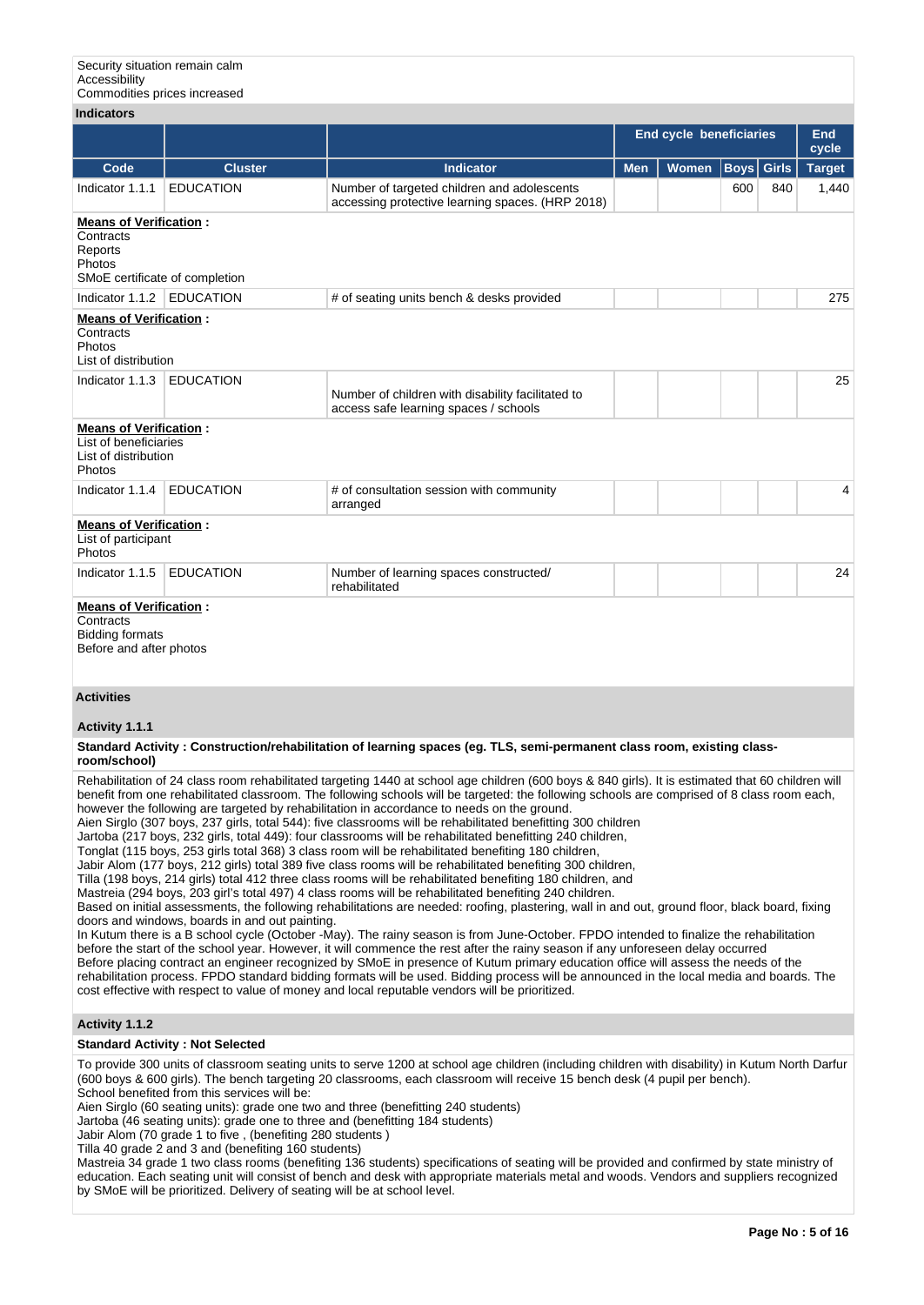### **Activity 1.1.3**

#### **Standard Activity : Not Selected**

FPDO will conduct 4 consultation sessions/ Focus Group Discussions with communities to assure inclusive engagement of different groups and ages including men, women and of course children in order to promote inclusive discussion of role of communities and the anticipated work plan., the execution of activities, with respect to AAP.

#### **Output 1.2**

### **Description**

1260 (605 boy & 655) at school age children assessing WASH in school facilities - 3 Gender sensitive latrines constructed

- 6 Gender sensitive latrines rehabilitated

**Assumptions & Risks**

Security / access remain stable Commodities precise increased Rainy season

#### **Indicators**

|                                                                                         |                  |                                                                                                                                      | <b>End cycle beneficiaries</b> |              |                   |     | <b>End</b><br>cycle |  |
|-----------------------------------------------------------------------------------------|------------------|--------------------------------------------------------------------------------------------------------------------------------------|--------------------------------|--------------|-------------------|-----|---------------------|--|
| Code                                                                                    | <b>Cluster</b>   | <b>Indicator</b>                                                                                                                     | <b>Men</b>                     | <b>Women</b> | <b>Boys</b> Girls |     | <b>Target</b>       |  |
| Indicator 1.2.1                                                                         | <b>EDUCATION</b> | Number of targeted children and adolescents<br>accessing gender sensitive WASH facilities in<br>schools/ learning spaces. (HRP 2018) |                                |              | 605               | 655 | 1,260               |  |
| <b>Means of Verification:</b><br>Completion reports<br><b>Photos</b>                    |                  |                                                                                                                                      |                                |              |                   |     |                     |  |
| Indicator 1.2.2                                                                         | <b>EDUCATION</b> | Number of gender sensitive latrines constructed in<br>learning spaces                                                                |                                |              |                   |     | 9                   |  |
| <b>Means of Verification:</b><br><b>Bidding</b><br>Contracts<br>Before and after photos |                  |                                                                                                                                      |                                |              |                   |     |                     |  |
| <b>Activities</b><br>.                                                                  |                  |                                                                                                                                      |                                |              |                   |     |                     |  |

#### **Activity 1.2.1**

#### **Standard Activity : Construction/rehabilitation of gender sensitive latrines in school/learning spaces**

3 gender sensitive latrines in Kutum Locality are constructed targeting 420 pupils (225 boys and 195 girls). FPDO will construct 3 school gender sensitive latrines 1 in Jartoba, 1 in Jabir Alom and 1 in Mastreia . in these schools no latrines exist.Each latrine will contain 4 drop holes with fencing. Each latrine will provided by hand washing facilities

### **Activity 1.2.2**

**Standard Activity : Construction/rehabilitation of gender sensitive latrines in school/learning spaces**

Rehabilitation of 6 gender sensitive latrines in Kutum Locality targeting 840 pupils (380 boys and 460 girls). FPDO will rehabilitate ( 2 in Aien Sirglo,1 in Tonglat out of 2 1in Daleeba out of 1 and 2 in Mastreia out of two) in Kutum locality . The fixing will be for seating, roofing, door, fly screen 35\*45 C, plastering and painting with fencing and provision of hand washing facilities Each latrine will provided by hand washing facilities and water connections.

#### **Outcome 2**

Education quality improved to maintain community support and sustainability of relevant education after emergency settings for protracted displaced children at basic school age in Kutum locality in North Darfur State.

#### **Output 2.1**

#### **Description**

2,965 (1310 boy 1395 girl, 125 men and 135 women) Quality basic education improved through provision of teaching and learning materials, teachers training, PTAs formulation and training, Hygiene club formulation, cleaning campaign and plantation of fruits and shade seedlings.

- 2400 Teaching and learning materials provided
- 120 Teachers trained
- 45 PTA members trained
- 4 Hygiene club formulated
- 4 Cleaning campaigns conducted
- 60 Seedlings planted

### **Assumptions & Risks**

Security situation remain calm Commodities precise increased SMoE ready with qualified facilitators

## **Indicators**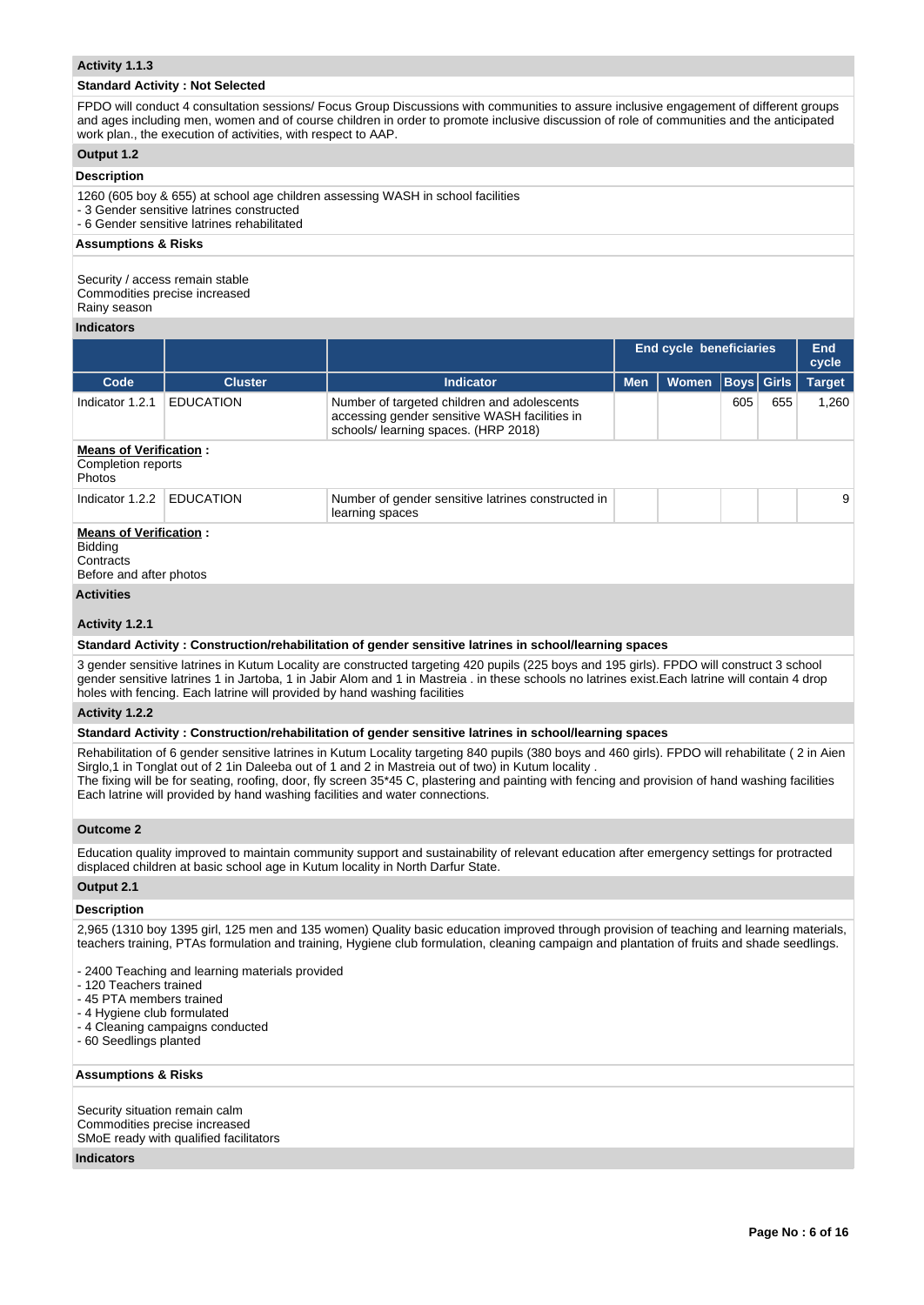|                                                                                                                               |                  |                                                                                                                                                                                                                                                                                                                                                                                                                                                                                                                                                                             | <b>End cycle beneficiaries</b> | <b>End</b><br>cycle |                      |              |               |
|-------------------------------------------------------------------------------------------------------------------------------|------------------|-----------------------------------------------------------------------------------------------------------------------------------------------------------------------------------------------------------------------------------------------------------------------------------------------------------------------------------------------------------------------------------------------------------------------------------------------------------------------------------------------------------------------------------------------------------------------------|--------------------------------|---------------------|----------------------|--------------|---------------|
| Code                                                                                                                          | <b>Cluster</b>   | <b>Indicator</b>                                                                                                                                                                                                                                                                                                                                                                                                                                                                                                                                                            | <b>Men</b>                     | <b>Women</b>        | $\vert$ Boys $\vert$ | <b>Girls</b> | <b>Target</b> |
| Indicator 2.1.1                                                                                                               | <b>EDUCATION</b> | Number of targeted children and adolescents<br>benefiting from teaching, learning, and<br>recreational materials. (HRP 2018)                                                                                                                                                                                                                                                                                                                                                                                                                                                |                                |                     | 1,20<br>0            | 1,20<br>0    | 2,400         |
| <b>Means of Verification:</b><br>Distribution list<br>Photos<br>Distribution reports                                          |                  |                                                                                                                                                                                                                                                                                                                                                                                                                                                                                                                                                                             |                                |                     |                      |              |               |
| Indicator 2.1.2                                                                                                               | <b>EDUCATION</b> | Number of children and adolescents benefiting<br>from teachers trained on teaching methodologies,<br>and EiE including psychosocial support, and other<br>lifeskills (health, Hygiene education, MRE,<br>Disaster Risk Reduction, child protection). (HRP<br>2018)                                                                                                                                                                                                                                                                                                          |                                |                     | 3,75<br>0            | 2,25<br>0    | 6,000         |
| <b>Means of Verification:</b><br>Attendance sheet<br><b>Training Certificates</b><br>Training reports<br>List of participants |                  |                                                                                                                                                                                                                                                                                                                                                                                                                                                                                                                                                                             |                                |                     |                      |              |               |
| Indicator 2.1.3                                                                                                               | <b>EDUCATION</b> | Number of education actors with enhanced skills<br>on school management and EiE (child protection,<br>psychosocial support, disaster risk reduction).<br>(HRP 2018)                                                                                                                                                                                                                                                                                                                                                                                                         |                                |                     |                      |              | 45            |
| <b>Means of Verification:</b><br>Training reports<br>Attendance sheet<br>Photos                                               |                  |                                                                                                                                                                                                                                                                                                                                                                                                                                                                                                                                                                             |                                |                     |                      |              |               |
| Indicator 2.1.4                                                                                                               | <b>EDUCATION</b> | Hygiene campaigns conducted                                                                                                                                                                                                                                                                                                                                                                                                                                                                                                                                                 |                                |                     |                      |              | 4             |
| <b>Means of Verification:</b><br>Reports<br>Photos<br>List of participants                                                    |                  |                                                                                                                                                                                                                                                                                                                                                                                                                                                                                                                                                                             |                                |                     |                      |              |               |
| Indicator 2.1.5                                                                                                               | <b>EDUCATION</b> | Hygiene clubs formulated                                                                                                                                                                                                                                                                                                                                                                                                                                                                                                                                                    |                                |                     |                      |              | 4             |
| <b>Means of Verification:</b><br>List of participants<br>Photos<br>Reports                                                    |                  |                                                                                                                                                                                                                                                                                                                                                                                                                                                                                                                                                                             |                                |                     |                      |              |               |
| Indicator 2.1.6                                                                                                               | <b>EDUCATION</b> | Number of schools with gardens/farms enhancing<br>children's farming knowledge for sustaining<br>livelihood.(HRP 2018)                                                                                                                                                                                                                                                                                                                                                                                                                                                      |                                |                     |                      |              | 6             |
| <b>Means of Verification:</b><br>Distribution list<br>Photos                                                                  |                  |                                                                                                                                                                                                                                                                                                                                                                                                                                                                                                                                                                             |                                |                     |                      |              |               |
| Indicator 2.1.7                                                                                                               | <b>EDUCATION</b> | Number of training sessions arranged                                                                                                                                                                                                                                                                                                                                                                                                                                                                                                                                        |                                |                     |                      |              | 11            |
| <b>Means of Verification:</b><br>Training photos<br>List of participants                                                      |                  |                                                                                                                                                                                                                                                                                                                                                                                                                                                                                                                                                                             |                                |                     |                      |              |               |
| <b>Activities</b>                                                                                                             |                  |                                                                                                                                                                                                                                                                                                                                                                                                                                                                                                                                                                             |                                |                     |                      |              |               |
| Activity 2.1.1                                                                                                                |                  |                                                                                                                                                                                                                                                                                                                                                                                                                                                                                                                                                                             |                                |                     |                      |              |               |
|                                                                                                                               |                  | Standard Activity: Provision of teaching, learning and recreational materials for student and teacher                                                                                                                                                                                                                                                                                                                                                                                                                                                                       |                                |                     |                      |              |               |
|                                                                                                                               |                  | To provide teaching and learning material for 2400 pupils in North Darfur (1200 boys & 1200 girls), the learning material set contain<br>supported education package (1 bag, 6 exercises books, 2 erasers, 4 pencils, 1 Ruler, average of 4 education books based on the grade)<br>also there are others teaching materials will be provided includes teacher bag (color and non-color Chalk box, 1 large Ruler, 2 large note<br>books, 20 blue and red pens, chalks and5 pencils). The distribution will cover the following school (Aien sirglo 540, Jartoba 440 Tongolat |                                |                     |                      |              |               |

**Activity 2.1.2** 

## **Standard Activity : Conduct training for teachers and PTA**

360, Jabir Alom 380 and Tilla 480) in Kutum locality North Darfur State.

To conduct 4 teachers training targeting (120 Teachers in Kutum locality (83 Male, 37 Female teachers), to improve the quality of education. The training will focus on provision psychological support to affected children 80 teachers will receive training on school core subject to complement grades instruction and new curriculum introduced and 40 will be trained on life skills. The selection will be upon the needs and prioritization needs on the ground, However 120 teachers has been identified, 85 from Fata barno and North Kutum section and 35 from Sout Kutum section. Training will be organized and fully coordinated with SMoE. Each training will be last for 5 days each. Training schedules, participants and venues will be prepared in full coordination with SMoE/Kutum education office. Training will be Facilitated by SMoE

### **Activity 2.1.3**

**Standard Activity : Conduct training for teachers and PTA**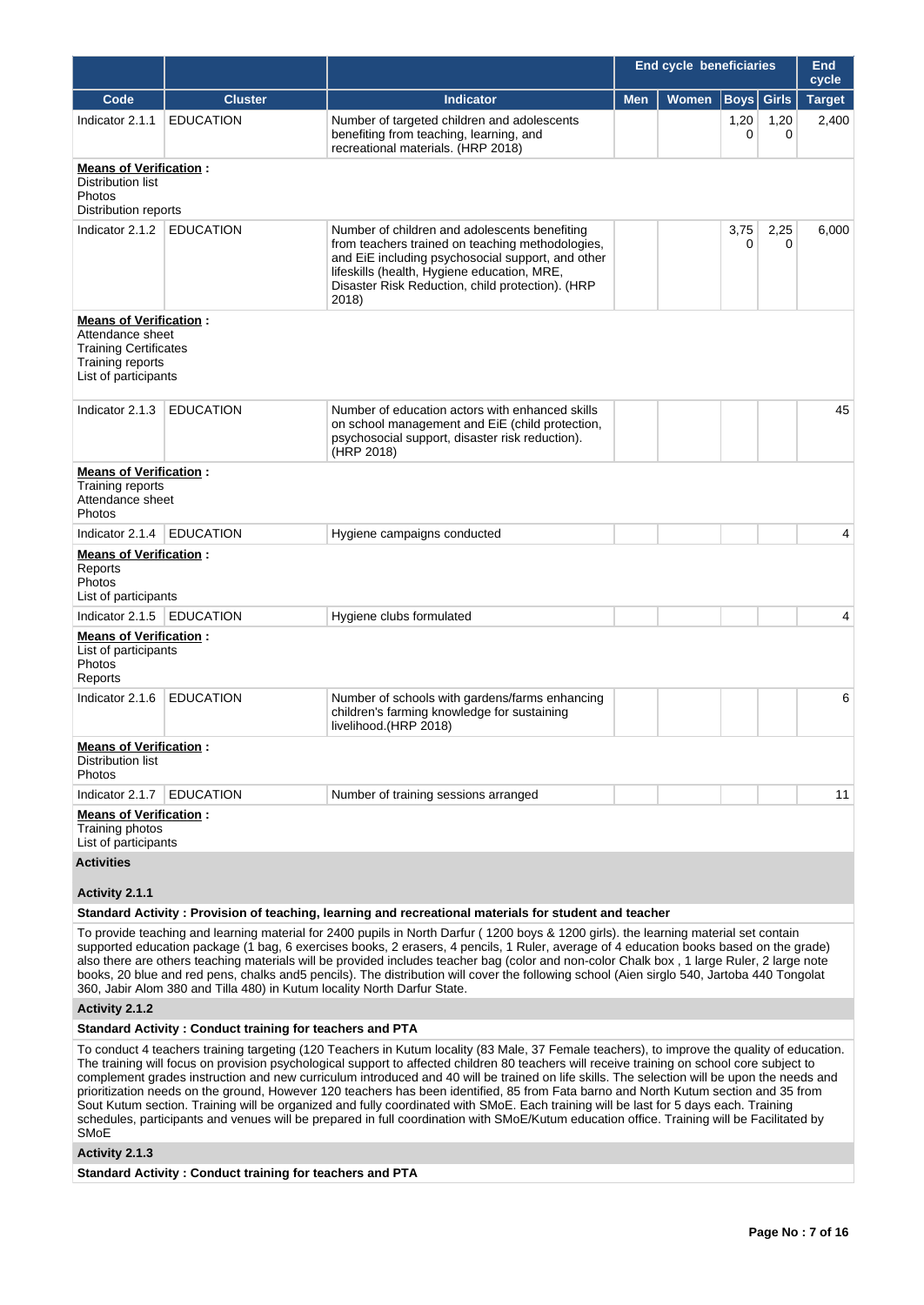Out of 6 schools and due to high persisting needs and SMoE recommendation FPDO will formulate and conduct 3 Parents & Teacher Associations (PTA) training's, each PTAs is anticipated to consist of 15 members (9 Male, 6 Females) from the respective communities of Jartoba, jabir Alom and Mastreia. The training subjects will focus on roles and responsibilities/school co $\Box$ management, EiE including; psycho-social support, child protection, gender representation school based Disaster Risk Reduction. Each training will last for 5 days. Training will be facilitated by SMoE.

## **Activity 2.1.4**

## **Standard Activity : Conduct awareness sessions for students in school/learning spaces**

Carryout of 4 school cleaning campaigns in (Jartoba, Tongolat Tilla and Mastreia), in Kutum locality to promote school health and hygiene practice at target schools and communities. The campaign will focus on the awareness and prevent transmission of AWD and communicable diseases. Community mobilization, songs drama, competition, storytelling and distribution of relevant messages will be the features of each campaign.

## **Activity 2.1.5**

**Standard Activity : Conduct awareness sessions for students in school/learning spaces**

FPDO will formulate 4 hygiene/environmental clubs to promote hygiene practices among school children and consequently among their parents, based on the FPDO rapid assessment and school hygiene practices in these areas (Aien sirglo. Tongolat ,Tilla and Mastreia) schools founded to be poor , 1 club per each school for promotion of hygienic practices among children. These clubs will consist of 50 members each. Training topics will focus on public health, school health environmental preservation. The clubs will be encouraged to play an active role in looking after seedlings and plantation of fruits and shade seedlings

#### **Activity 2.1.6**

### **Standard Activity : Not Selected**

To plant 60 shading trees for 4 schools to mitigate project negative environmental impact in line with the Hygiene and environmental clubs formulated, seedlings cages and necessary nursery tools will be provided for the following schools (15 per each ) (Aien Sirglo, Jartoba, Jabir Alom and Mastreia) schools in Kutum locality.

### **Additional Targets :**

### **M & R**

#### **Monitoring & Reporting plan**

This will include how participatory mechanisms will be instituted in the project, the consultation and reporting procedures, and internal monitoring procedures to ensure effective and efficient project implementation, FPDO M&E Formats will be used by the monitoring and reporting officer dedicated for this project to assess the outputs indicator on monthly basis in collaboration with project staff as appropriate. Data will be collected from both communities and children. The information obtained through direct visits and reports on monthly basis will be compiled by the project coordinator at field office to feed into the monthly report to FPDO North Darfur, HQ in Khartoum to feed SHF GMS by quarter and annual reports, as well as Federal and States monthly education sector/cluster meetings.

Along with the results monitoring obtained, the project team will focus on routine activity monitoring to ensure smooth and quality implementation of the project. In a joint process including Kutum primary education offices and of course FPDO, to measure progress against each result component and indicator intended to achieve, the indicative information will be in line with FPDO M& E System; for each project component is being supported by results based indicator.

The education staff on the ground have accumulative experience on measuring indicators and monitoring procedures, As practice the results obtained through monitoring will be presented and discussed with stakeholders in the field during the project life cycle in a transparent manner, including beneficiaries, other partner agencies and line ministries. Reports will be submitted to sector lead UNICEF, OCHA and the State Ministry of Education. Moreover internal monitoring by education coordinator will be conducted and take place on quarterly basis throughout the project life cycle. Any recommendations raised by above involved stakeholders will be implemented in project adiustment.

#### **Workplan**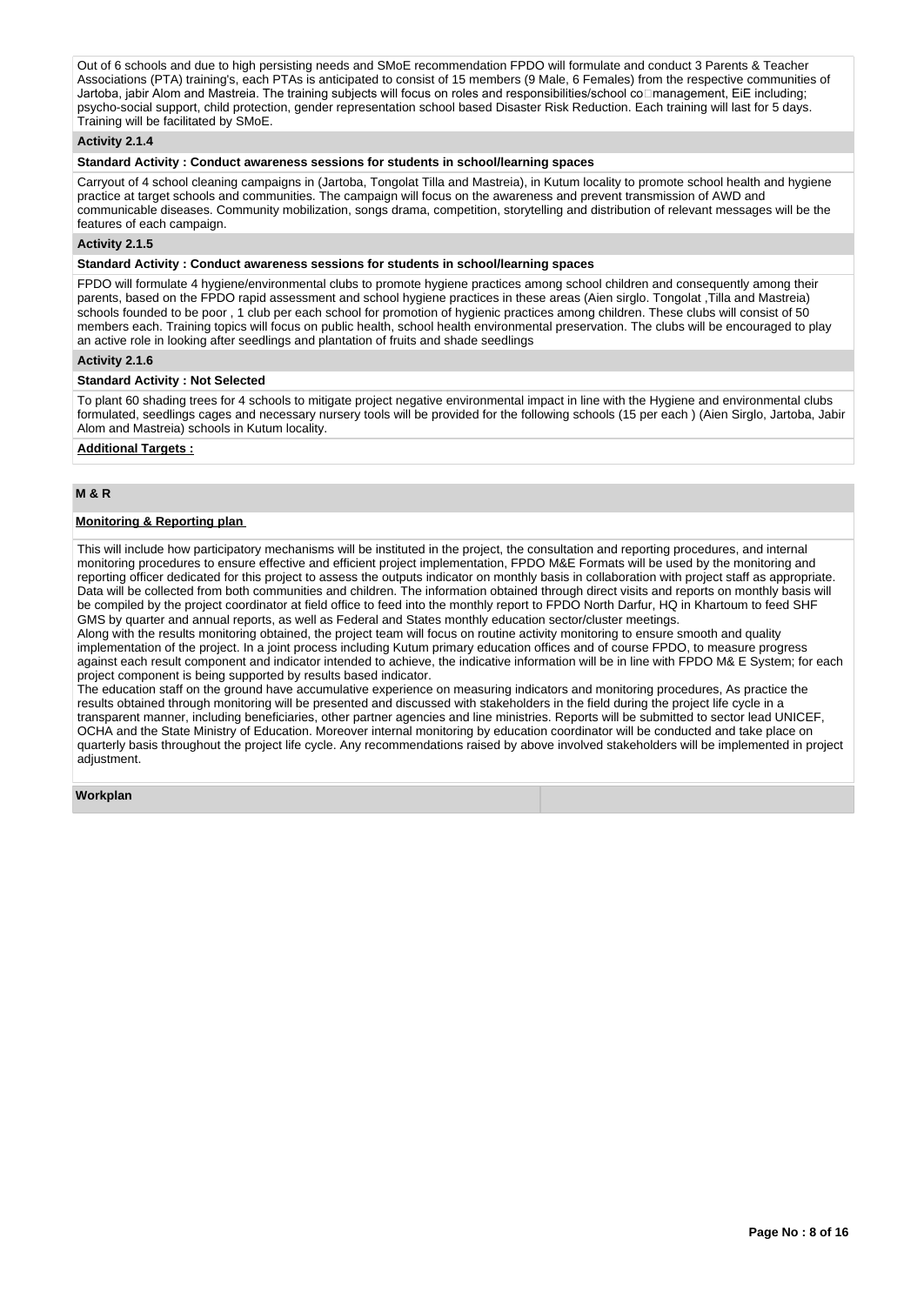| Activitydescription                                                                                                                                                                                                                                                                                                                                                                                                                                                                                                                                                                                                                                                                                                                                                                                                                                                                                                                                                                                                                                                                                                                                                                                                                                                                                                                                                                                                                                                                                                                                                                                                                                                                                                                                                                                                                                                                                         | Year |   |              |  |     |   | 8            | 9            | 10 <sup>1</sup> | 11 12        |     |
|-------------------------------------------------------------------------------------------------------------------------------------------------------------------------------------------------------------------------------------------------------------------------------------------------------------------------------------------------------------------------------------------------------------------------------------------------------------------------------------------------------------------------------------------------------------------------------------------------------------------------------------------------------------------------------------------------------------------------------------------------------------------------------------------------------------------------------------------------------------------------------------------------------------------------------------------------------------------------------------------------------------------------------------------------------------------------------------------------------------------------------------------------------------------------------------------------------------------------------------------------------------------------------------------------------------------------------------------------------------------------------------------------------------------------------------------------------------------------------------------------------------------------------------------------------------------------------------------------------------------------------------------------------------------------------------------------------------------------------------------------------------------------------------------------------------------------------------------------------------------------------------------------------------|------|---|--------------|--|-----|---|--------------|--------------|-----------------|--------------|-----|
| Activity 1.1.1: Rehabilitation of 24 class room rehabilitated targeting 1440 at school                                                                                                                                                                                                                                                                                                                                                                                                                                                                                                                                                                                                                                                                                                                                                                                                                                                                                                                                                                                                                                                                                                                                                                                                                                                                                                                                                                                                                                                                                                                                                                                                                                                                                                                                                                                                                      | 2018 |   |              |  | X X |   |              |              | X.              | X.           | IX. |
| age children (600 boys & 840 girls). It is estimated that 60 children will benefit from<br>one rehabilitated classroom. The following schools will be targeted: the following<br>schools are comprised of 8 class room each, however the following are targeted by<br>rehabilitation in accordance to needs on the ground.<br>Aien Sirglo (307 boys, 237 girls, total 544): five classrooms will be rehabilitated<br>benefitting 300 children<br>Jartoba (217 boys, 232 girls, total 449): four classrooms will be rehabilitated<br>benefitting 240 children,<br>Tonglat (115 boys, 253 girls total 368) 3 class room will be rehabilitated benefiting<br>180 children,<br>Jabir Alom (177 boys, 212 girls) total 389 five class rooms will be rehabilitated<br>benefiting 300 children,<br>Tilla (198 boys, 214 girls) total 412 three class rooms will be rehabilitated benefiting<br>180 children, and<br>Mastreia (294 boys, 203 girl's total 497) 4 class rooms will be rehabilitated<br>benefiting 240 children.<br>Based on initial assessments, the following rehabilitations are needed: roofing,<br>plastering, wall in and out, ground floor, black board, fixing doors and windows,<br>boards in and out painting.<br>In Kutum there is a B school cycle (October -May). The rainy season is from June-<br>October. FPDO intended to finalize the rehabilitation before the start of the school<br>year. However, it will commence the rest after the rainy season if any unforeseen<br>delay occurred<br>Before placing contract an engineer recognized by SMoE in presence of Kutum<br>primary education office will assess the needs of the rehabilitation process. FPDO<br>standard bidding formats will be used. Bidding process will be announced in the<br>local media and boards. The cost effective with respect to value of money and<br>local reputable vendors will be prioritized. | 2019 | X |              |  |     |   |              |              |                 |              |     |
| Activity 1.1.2: To provide 300 units of classroom seating units to serve 1200 at<br>school age children (including children with disability) in Kutum North Darfur (600                                                                                                                                                                                                                                                                                                                                                                                                                                                                                                                                                                                                                                                                                                                                                                                                                                                                                                                                                                                                                                                                                                                                                                                                                                                                                                                                                                                                                                                                                                                                                                                                                                                                                                                                     | 2018 |   |              |  | X.  | X |              |              | X               | <b>X</b>     | ΙX. |
| boys & 600 girls). The bench targeting 20 classrooms, each classroom will receive<br>15 bench desk (4 pupil per bench).<br>School benefited from this services will be:<br>Aien Sirglo (60 seating units): grade one two and three (benefitting 240 students)<br>Jartoba (46 seating units): grade one to three and (benefitting 184 students)<br>Jabir Alom (70 grade 1 to five, (benefiting 280 students)<br>Tilla 40 grade 2 and 3 and (benefiting 160 students)<br>Mastreia 34 grade 1 two class rooms (benefiting 136 students) specifications of<br>seating will be provided and confirmed by state ministry of education. Each seating<br>unit will consist of bench and desk with appropriate materials metal and woods.<br>Vendors and suppliers recognized by SMoE will be prioritized. Delivery of seating<br>will be at school level.                                                                                                                                                                                                                                                                                                                                                                                                                                                                                                                                                                                                                                                                                                                                                                                                                                                                                                                                                                                                                                                           | 2019 |   |              |  |     |   |              |              |                 |              |     |
| Activity 1.1.3: FPDO will conduct 4 consultation sessions/ Focus Group<br>Discussions with communities to assure inclusive engagement of different groups                                                                                                                                                                                                                                                                                                                                                                                                                                                                                                                                                                                                                                                                                                                                                                                                                                                                                                                                                                                                                                                                                                                                                                                                                                                                                                                                                                                                                                                                                                                                                                                                                                                                                                                                                   | 2018 |   |              |  | X.  | X | X            |              |                 |              |     |
| and ages including men, women and of course children in order to promote<br>inclusive discussion of role of communities and the anticipated work plan., the<br>execution of activities, with respect to AAP.                                                                                                                                                                                                                                                                                                                                                                                                                                                                                                                                                                                                                                                                                                                                                                                                                                                                                                                                                                                                                                                                                                                                                                                                                                                                                                                                                                                                                                                                                                                                                                                                                                                                                                | 2019 |   |              |  |     |   |              |              |                 |              |     |
| Activity 1.2.1: 3 gender sensitive latrines in Kutum Locality are constructed<br>targeting 420 pupils (225 boys and 195 girls). FPDO will construct 3 school gender                                                                                                                                                                                                                                                                                                                                                                                                                                                                                                                                                                                                                                                                                                                                                                                                                                                                                                                                                                                                                                                                                                                                                                                                                                                                                                                                                                                                                                                                                                                                                                                                                                                                                                                                         | 2018 |   |              |  |     | X |              |              | X.              | X.           | ΙX. |
| sensitive latrines 1 in Jartoba, 1 in Jabir Alom and 1 in Mastreia . in these schools<br>no latrines exist. Each latrine will contain 4 drop holes with fencing. Each latrine will<br>provided by hand washing facilities                                                                                                                                                                                                                                                                                                                                                                                                                                                                                                                                                                                                                                                                                                                                                                                                                                                                                                                                                                                                                                                                                                                                                                                                                                                                                                                                                                                                                                                                                                                                                                                                                                                                                   | 2019 | X |              |  |     |   |              |              |                 |              |     |
| Activity 1.2.2: Rehabilitation of 6 gender sensitive latrines in Kutum Locality<br>targeting 840 pupils (380 boys and 460 girls). FPDO will rehabilitate (2 in Aien                                                                                                                                                                                                                                                                                                                                                                                                                                                                                                                                                                                                                                                                                                                                                                                                                                                                                                                                                                                                                                                                                                                                                                                                                                                                                                                                                                                                                                                                                                                                                                                                                                                                                                                                         | 2018 |   |              |  | X.  | X |              |              | X.              | $\mathsf{X}$ |     |
| Sirglo,1 in Tonglat out of 2 1in Daleeba out of 1 and 2 in Mastreia out of two) in                                                                                                                                                                                                                                                                                                                                                                                                                                                                                                                                                                                                                                                                                                                                                                                                                                                                                                                                                                                                                                                                                                                                                                                                                                                                                                                                                                                                                                                                                                                                                                                                                                                                                                                                                                                                                          | 2019 | X | $\mathsf{X}$ |  |     |   |              |              |                 |              |     |
| Kutum locality.<br>The fixing will be for seating, roofing, door, fly screen 35*45 C, plastering and<br>painting with fencing and provision of hand washing facilities<br>Each latrine will provided by hand washing facilities and water connections.                                                                                                                                                                                                                                                                                                                                                                                                                                                                                                                                                                                                                                                                                                                                                                                                                                                                                                                                                                                                                                                                                                                                                                                                                                                                                                                                                                                                                                                                                                                                                                                                                                                      |      |   |              |  |     |   |              |              |                 |              |     |
| Activity 2.1.1: To provide teaching and learning material for 2400 pupils in North<br>Darfur (1200 boys & 1200 girls). the learning material set contain supported                                                                                                                                                                                                                                                                                                                                                                                                                                                                                                                                                                                                                                                                                                                                                                                                                                                                                                                                                                                                                                                                                                                                                                                                                                                                                                                                                                                                                                                                                                                                                                                                                                                                                                                                          | 2018 |   |              |  | X.  | X | $\mathsf{X}$ | $\mathsf{X}$ |                 |              |     |
| education package (1 bag, 6 exercises books, 2 erasers, 4 pencils, 1 Ruler,<br>average of 4 education books based on the grade) also there are others teaching<br>materials will be provided includes teacher bag (color and non-color Chalk box, 1<br>large Ruler, 2 large note books, 20 blue and red pens, chalks and5 pencils). The<br>distribution will cover the following school (Aien sirglo 540, Jartoba 440 Tongolat<br>360, Jabir Alom 380 and Tilla 480) in Kutum locality North Darfur State.                                                                                                                                                                                                                                                                                                                                                                                                                                                                                                                                                                                                                                                                                                                                                                                                                                                                                                                                                                                                                                                                                                                                                                                                                                                                                                                                                                                                  | 2019 |   |              |  |     |   |              |              |                 |              |     |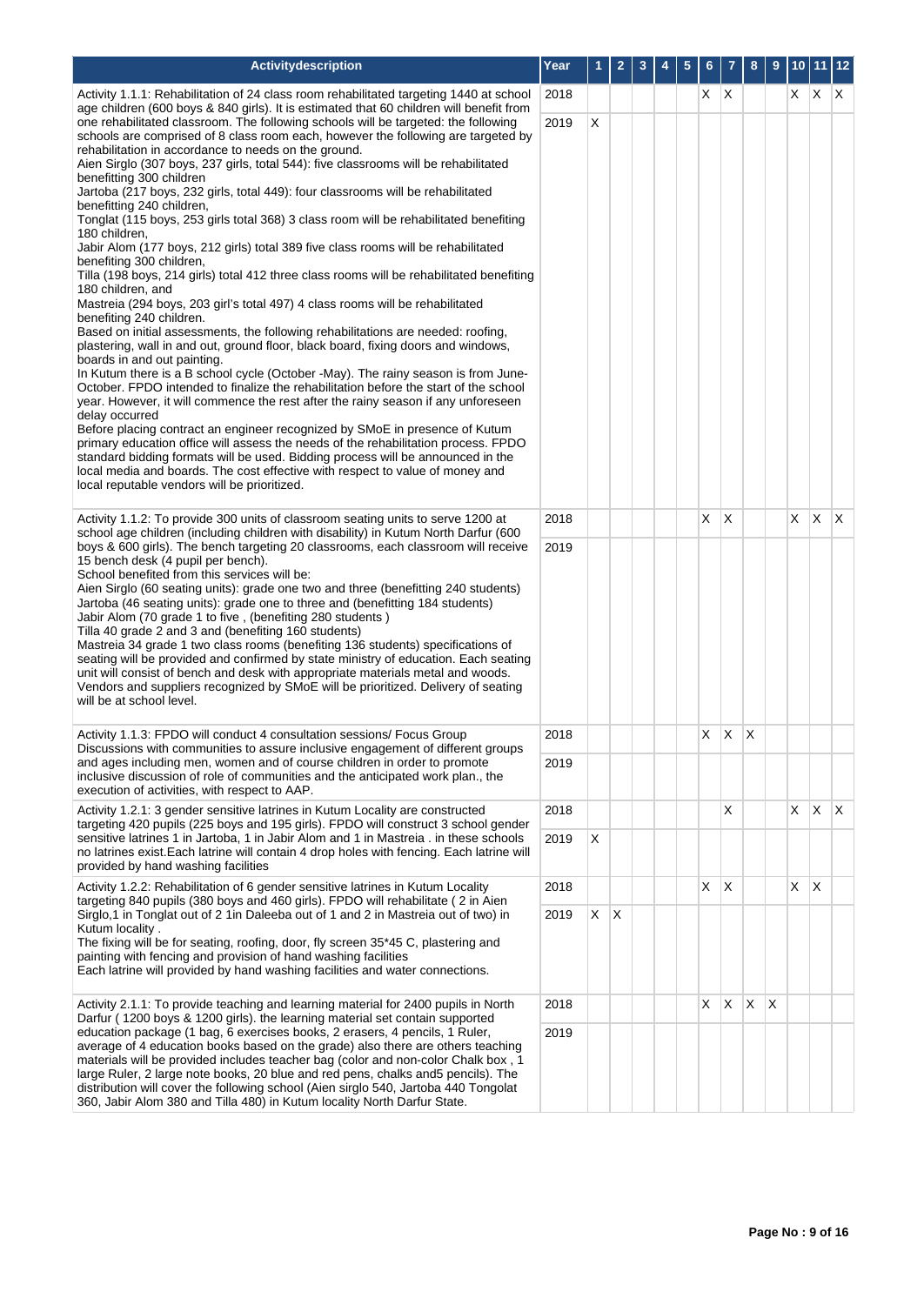Activity 2.1.2: To conduct 4 teachers training targeting (120 Teachers in Kutum locality (83 Male, 37 Female teachers), to improve the quality of education. The training will focus on provision psychological support to affected children 80 teachers will receive training on school core subject to complement grades instruction and new curriculum introduced and 40 will be trained on life skills. The selection will be upon the needs and prioritization needs on the ground, However 120 teachers has been identified, 85 from Fata barno and North Kutum section and 35 from Sout Kutum section. Training will be organized and fully coordinated with SMoE. Each training will be last for 5 days each. Training schedules, participants and venues will be prepared in full coordination with SMoE/Kutum education office. Training will be Facilitated by SMoE

Activity 2.1.3: Out of 6 schools and due to high persisting needs and SMoE recommendation FPDO will formulate and conduct 3 Parents & Teacher Associations (PTA) training's, each PTAs is anticipated to consist of 15 members (9 Male, 6 Females) from the respective communities of Jartoba, jabir Alom and Mastreia. The training subjects will focus on roles and responsibilities/school co management, EiE including; psycho-social support, child protection, gender representation school based Disaster Risk Reduction. Each training will last for 5 days. Training will be facilitated by SMoE.

Activity 2.1.4: Carryout of 4 school cleaning campaigns in (Jartoba, Tongolat Tilla and Mastreia), in Kutum locality to promote school health and hygiene practice at target schools and communities. The campaign will focus on the awareness and prevent transmission of AWD and communicable diseases. Community mobilization, songs drama, competition, storytelling and distribution of relevant messages will be the features of each campaign.

Activity 2.1.5: FPDO will formulate 4 hygiene/environmental clubs to promote hygiene practices among school children and consequently among their parents, based on the FPDO rapid assessment and school hygiene practices in these areas (Aien sirglo. Tongolat ,Tilla and Mastreia) schools founded to be poor , 1 club per each school for promotion of hygienic practices among children. These clubs will consist of 50 members each. Training topics will focus on public health, school health environmental preservation. The clubs will be encouraged to play an active role in looking after seedlings and plantation of fruits and shade seedlings

Activity 2.1.6: To plant 60 shading trees for 4 schools to mitigate project negative environmental impact in line with the Hygiene and environmental clubs formulated, seedlings cages and necessary nursery tools will be provided for the following schools (15 per each ) (Aien Sirglo, Jartoba, Jabir Alom and Mastreia) schools in Kutum locality.

## **OTHER INFO**

### **Accountability to Affected Populations**

During planning, implementation, monitoring and evaluation phases, FPDO will adhere to the principles of Accountability to Affected Populations (AAP) adopted by Core Humanitarian Standards (CHS), Humanitarian Accountability Partnership guidelines (HAP) and Interagency Standard Committees (IASC). FPDO mainstreaming approach will focus on assessing and addressing the needs of all within the communities including men, women, boy, elderly those living with disabilities by increasing their participation through consultation, sharing the information about the project in a timely, accessible and inclusive manner. Moreover, during the implementation of project activities FPDO will ensure that people receive information relating to the project start and end dates, time and place of training, campaigns and other relevant facts. Affected population were consulted during the whole project design steps, communication were applied before and during the assessment stages as to facilitate mission to Kutum locality. The assessment were carried on hence beneficiaries were identified their needs clearly. As a result of this action affected population were contributed positively to the project design and will continue to participate in the implementation. Kutum education offices, Teachers and PTAs are being very cooperative and welling to work hand in hand in collaboration with FPDO to implement the activities. The community was very helpful and motivated to work on facilitate access to equal gender and live saving and quality education among affected population. FPDO will ensure consistent two way of communication getting the community feed back during focus group discussions (FGD) with the community. Advocacy and sensitization meetings will be conducted at Kutum with stakeholders (including beneficiaries) and community leaders and will further share the information to the communities. During the rapid assessment phase FPDO ensured that the prioritizing of rehabilitation and designed intervention will not lead to further hazard or conflict in the target areas, as well as distribution of learning materials and seats for every targeted school, moreover FPDO will work very closely with PTAs and community to improve the sense of property, serving schools and keep it safe through watching, monitoring and play a joint part of promoting hygiene at the school level and contacts of project focal point FPDO staff North Darfur and Khartoum will be provided to the PTAs . FPDO will set a sign board indicating the certain service delivered to each school. Students will also contribute to proper utilization of WASH facilities at the school ensuring that the intended improvement of girls accessing WASH facilities realized as well as equal representation of female teachers in teachers training and formulations of PTAs likewise promote hygiene during the cleaning campaign and better practices. FPDO will be committed to ensure that people receiving all information relating to the implementation including, project start and end dates, distribution time and place. The community will be regularly informed about the humanitarian services provided in the area through the community member trained. FPDO will provide information sharing to all community to ensure the depth and breadth of community participation in order to assure that all groups have equal access to the project services without discrimination or exclusion of any parties

### **Implementation Plan**

|                      | 2018 |             |              |  |  |   | $\mathsf{X}$ | $\mathsf{X}^-$          | X            | $\mathsf X$             |  |
|----------------------|------|-------------|--------------|--|--|---|--------------|-------------------------|--------------|-------------------------|--|
| Ł                    | 2019 |             |              |  |  |   |              |                         |              |                         |  |
| $\ddot{\phantom{0}}$ |      |             |              |  |  |   |              |                         |              |                         |  |
|                      | 2018 |             |              |  |  |   | X            | $\overline{\mathsf{X}}$ | $\mathsf{x}$ |                         |  |
|                      | 2019 |             |              |  |  |   |              |                         |              |                         |  |
|                      | 2018 |             |              |  |  |   |              | $\sf X$                 |              | X                       |  |
|                      | 2019 | $\mathsf X$ | $\mathsf{x}$ |  |  |   |              |                         |              |                         |  |
|                      | 2018 |             |              |  |  | X |              | $\sf X$                 |              | $\overline{\mathsf{x}}$ |  |
| 3                    | 2019 | $\mathsf X$ |              |  |  |   |              |                         |              |                         |  |
|                      | 2018 |             |              |  |  | X |              |                         | X            |                         |  |
|                      | 2019 | $\mathsf X$ |              |  |  |   |              |                         |              |                         |  |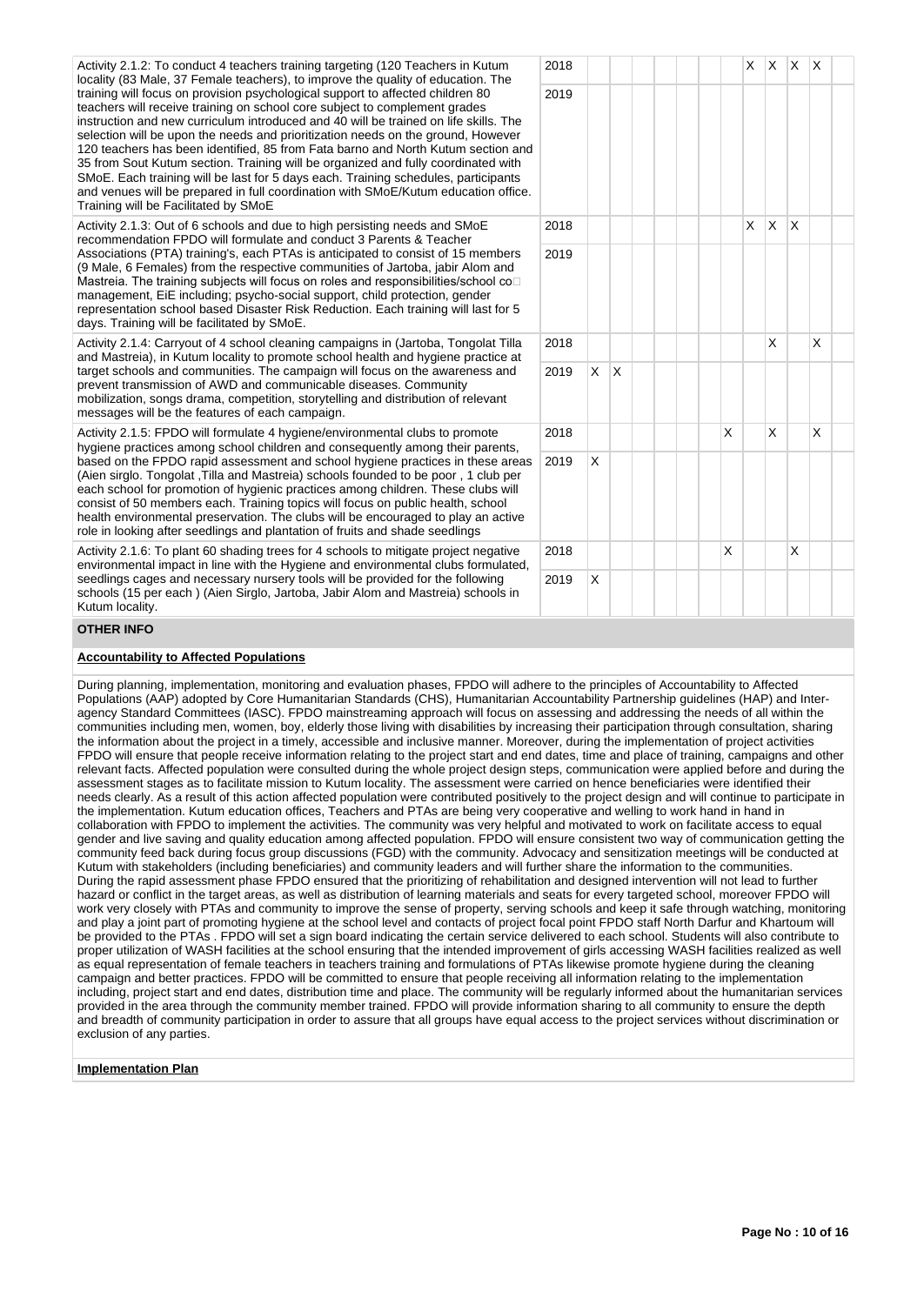FPDO is operational with a sub offices in Alfashir and Kutum locality. FPDO is interacting with the targeted communities, The project will seek its beneficiaries' satisfaction through their active engagement in the project implementation.

FPDO AlFashir sub office will be fully responsible of implementation of this project through the signed MOU with SMoE in North Darfur State. The project will be directly implemented by FPDO without sub granting however for the hard components, bidding will be announced in coordination with relevant stakeholders including UNICEF. Local authorities were sensitized and anticipated to play an active positive role on all issues related to project implementation training venues, accessibility...etc.

Seven staff will be hired in this project to carry out the project matrix; one Project coordinator at field level, who will be responsible for overall project implementation with the support of Education Officer at Khartoum, their anticipated role is to coordinate the very technical education aspect of the project and liaise with other partners in the state and Federal level. Two field Officer will be hired to coordinate and supervise the field work. As to ensure accountability, both financial and logistic roles will be separated. Both Finance and logistic responsibilities will be secured to ensure accountability and transparency. M&R officer will be responsible of applying monitoring plan and adhering the agreed standard format. Civil engineer will be hired to grip architectural component, assure they are appropriate to the agreed standards. The last post is driver.

FPDO will ensure that, to commence the hard component activities prior to the rainy season earlier upon receiving of funds. when placing orders or awarding contracts for the purchase or procuring supplies, or equipment's under the Project, signed agreement, the placing is safeguarding the principles of highest quality, and efficiency. Placing of contracts will be based on an assessment of competitive bids unless otherwise agreed. Procurement mentioned in the vender list must be based on minimum three competitive bids. Community leaders, women, men and youth will be mobilized to involve and contribute in the education activities and encourage them to take role and responsibility for more accountability and ownership. Most important also community leaders will actively participate in community-based education responses. Furthermore the communities who were already consulted and involved in the planning stage, they will participate in the implementation process.

### **Coordination with other Organizations in project area**

| Name of the organization | Areas/activities of collaboration and rationale                                                                     |
|--------------------------|---------------------------------------------------------------------------------------------------------------------|
| Goal - Irish             | FPDO will coordinate with Goal to make use of their ongoing projects<br>regarding school clubs and CLTS activities. |

## **Environment Marker Of The Project**

B+: Medium environmental impact with mitigation(sector guidance)

#### **Gender Marker Of The Project**

2a- The project is designed to contribute significantly to gender equality

#### **Justify Chosen Gender Marker Code**

The designation of this project activities are devoted to promote gender equity in stage of planning, assessment and implementation stages. Planning incorporates separate focus group discussions with women, men, boys and girls as well as a breakdown of daily activities by gender to ensure access by key groups. FPDO seeks to provide services in a manner which addresses any gender inequalities in the beneficiary population, without exacerbating tensions. In North Darfur Kutum locality, where women are at serious risk if they leave the confines of IDP camps,

Missing of education among girls are restrict access to better opportunities and best chances to ensure gender equality which will negatively effect on the community. In kutum locality, FPDO took into account all relevant gender aspects as following: In the assessment stage SMOE present 47% of enrolled children at basic school are girls for 2016 -2017 schooling year. FPDO collected the information from both men and women regarding their mobility patterns due to their roles and responsibilities. As women and girls are mostly affected by conflict, and less prioritized in education process in a context of rare education chances, families conceptually founded to prioritize boys education comparing to girls, the project will allow more access to live saving education facilities to these group. Access to local resources and facilities will be improved significantly for men, women, boys and girls in places where FPDO works.

Also awareness raising sessions and encouragement to increase female participation in project activities, especially as members of the PTAs. FPDO will work among the community to increase girl's attendance to schools. Female teachers and girl students will be considered to enjoy WASH facilities in consultation of latrines locations in the schools. Provision of teaching and learning materials, access to WASH facilities and using semi-permanent classrooms rehabilitated would be utilize by girls, women as similar to boys and men. In addition FPDO will encourage women to participate fully in PTAs and all established activities. FPDO will sensitize community through PTAs and awareness sessions on the importance of girl's education in order to increase the attendance of girls. The siting and layout of water points and sanitation facilities will be subject of particular attention, in addition to encouragement of girl education among the parents, and enhancing of the school environment as a crucial component for their protection.

### **Protection Mainstreaming**

The designation of this project activities are devoted to promote gender equity in stage of planning, assessment and implementation stages. Planning incorporates separate focus group discussions with women, men, boys and girls as well as a breakdown of daily activities by gender to ensure access by key groups. FPDO seeks to provide services in a manner which addresses any gender inequalities in the beneficiary population, without exacerbating tensions. In North Darfur Kutum locality, where women are at serious risk if they leave the confines of IDP camps,

Missing of education among girls are restrict access to better opportunities and best chances to ensure gender equality which will negatively effect on the community. In these localities, SMOE present 52% of enrolled children at basic school are girls for 2016 -2017 schooling year. FPDO took into account all relevant gender aspects as following: In the assessment stage FPDO collected the information from both men and women regarding their mobility patterns due to their roles and responsibilities. As women and girls are mostly affected by conflict, the project will allow more access to live saving education facilities to these group. Access to local resources and facilities will be improved significantly for men, women, boys and girls in places where FPDO works.

Also awareness raising sessions and encouragement to increase female participation in project activities, especially as members of the PTAs. FPDO will work among the community to increase girl's attendance to schools. Female teachers and girl students will be considered to enjoy WASH facilities in consultation of latrines locations in the schools. Provision of teaching and learning materials, access to WASH facilities and using semi-permanent classrooms rehabilitated would be utilize by girls, women as similar to boys and men. In addition FPDO will encourage women to participate fully in PTAs and all established activities. FPDO will sensitize community through PTAs and awareness sessions on the importance of girl's education in order to increase the attendance of girls. The siting and layout of water points and sanitation facilities will be subject of particular attention, in addition to encouragement of girl education among the parents, and enhancing of the school environment as a crucial component for their protection.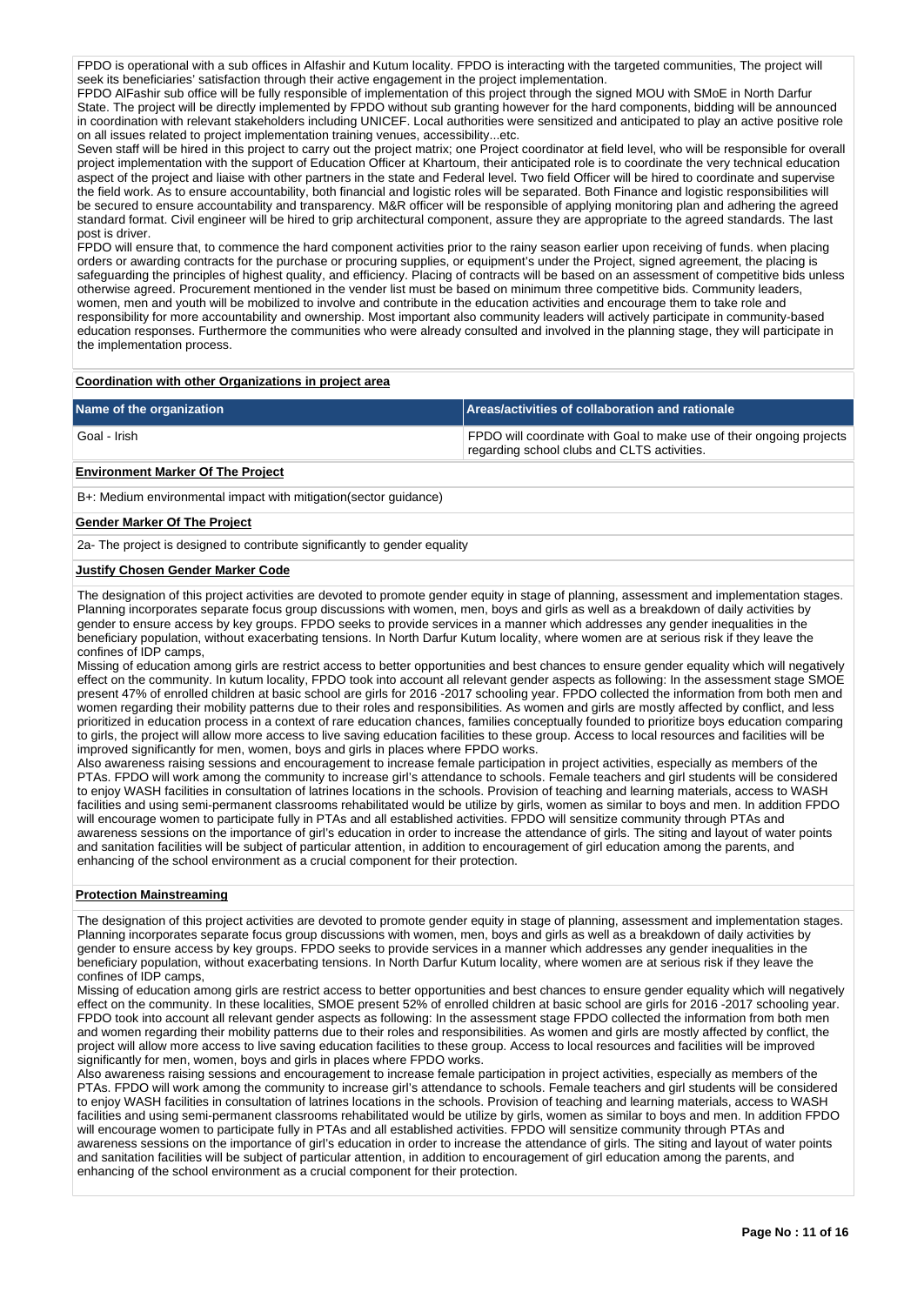## **Country Specific Information**

# **Safety and Security**

FPDO is ever committed to staff safety and security principles. The staff Regularly participates in the security coordination meeting in North Darfur state and implements all security plans and procedure which are applied to this project as well. FPDO will grip any security concerns or assumptions through working in relatively stable areas in close coordination with authorities and respective communities. All activities of the project aim to integrate security during the implementation to ensure the safety and security of staff. FPDO has a considerable experience with the targeted areas and communities.

## **Access**

FPDO is operational in North Darfur with main office at Alfashir since 2008 and active zonal sub office in Kutum locality with full access to the project area and sites. FPDO maintain a close coordination relationship with stakeholders at locality level including UNAMID, NGOs and community leaders.

## **BUDGET**

| Code | <b>Budget Line Description</b>                                                                                                                                                                                                                                                                                                                                                                                                                                                                                                                                                                                                                                                                                                                                                                                                                                                                                                                                                                                                                                                                                                                                                                                                                                                                                                                                                                                      |   | D / S Quantity | <b>Unit</b><br>cost | <b>Duration</b><br>Recurran charged<br><b>ce</b> | %<br>to CHF | <b>Total Cost</b> |  |  |  |  |  |
|------|---------------------------------------------------------------------------------------------------------------------------------------------------------------------------------------------------------------------------------------------------------------------------------------------------------------------------------------------------------------------------------------------------------------------------------------------------------------------------------------------------------------------------------------------------------------------------------------------------------------------------------------------------------------------------------------------------------------------------------------------------------------------------------------------------------------------------------------------------------------------------------------------------------------------------------------------------------------------------------------------------------------------------------------------------------------------------------------------------------------------------------------------------------------------------------------------------------------------------------------------------------------------------------------------------------------------------------------------------------------------------------------------------------------------|---|----------------|---------------------|--------------------------------------------------|-------------|-------------------|--|--|--|--|--|
|      | 1. Staff and Other Personnel Costs                                                                                                                                                                                                                                                                                                                                                                                                                                                                                                                                                                                                                                                                                                                                                                                                                                                                                                                                                                                                                                                                                                                                                                                                                                                                                                                                                                                  |   |                |                     |                                                  |             |                   |  |  |  |  |  |
| 1.1  | Education coordinator (Khartoum)                                                                                                                                                                                                                                                                                                                                                                                                                                                                                                                                                                                                                                                                                                                                                                                                                                                                                                                                                                                                                                                                                                                                                                                                                                                                                                                                                                                    | S | 1              | 428.5<br>8          | 12                                               | 50.00       | 2,571.48          |  |  |  |  |  |
|      | Education Coordinator: 1. Participates in discussions of policy and fully engaged in the work of the organization as a member of<br>the top management team. 2. Develop plans for the organization that contribute to its development. 3. Committed to the strategy<br>of the organization and ensure that all programs are consistent with the Plan of Organization with the annual review and<br>continuous updating. 4. Communication and coordination with beneficiaries and partners at the grassroots level and donors. 5.<br>Planning and supervising the implementation of programs according to the budget in cooperation and coordination with other<br>departments, project coordinators, sub office managers and partners (government + organizations). 6. Identify the resources<br>required for projects in coordination with the monitoring and evaluation officer and branch managers. 7. Preparation and upload of<br>GMS reports highlighting the progress and implementation of programs and identify priorities for projects and programs                                                                                                                                                                                                                                                                                                                                                       |   |                |                     |                                                  |             |                   |  |  |  |  |  |
| 1.2  | Project Coordinator (North Darfur)                                                                                                                                                                                                                                                                                                                                                                                                                                                                                                                                                                                                                                                                                                                                                                                                                                                                                                                                                                                                                                                                                                                                                                                                                                                                                                                                                                                  | D |                | $1 \mid 331.1$<br>1 | 12                                               | 100.00      | 3,973.32          |  |  |  |  |  |
|      | Manages grant projects according to requirements. • coordinate activities of grants to assure that policies and guidelines are<br>observed • Collects data using various data collection methods such as interviews and surveys • Coordinates with external<br>collaborators • Completes scientific literature reviews and analysis • Performs field work at project sites to interview participants<br>• Prepares and presents presentations to assure project planned aspects were applied AAP, Do No Harmetc. • Prepares<br>reports as required • Maintains good public relations • Ensures that support services are provided to the project and community<br>• Anticipates needs of the grant and develops recommendations for filling these needs                                                                                                                                                                                                                                                                                                                                                                                                                                                                                                                                                                                                                                                             |   |                |                     |                                                  |             |                   |  |  |  |  |  |
| 1.3  | M&R officer (ND)                                                                                                                                                                                                                                                                                                                                                                                                                                                                                                                                                                                                                                                                                                                                                                                                                                                                                                                                                                                                                                                                                                                                                                                                                                                                                                                                                                                                    | D |                | 1 306.6<br>1        | 9                                                | 100.00      | 2,759.49          |  |  |  |  |  |
|      | He will be assigned 100 % for this project based in Kutum with frequent trip to project sites . His designated role will be: Develop<br>and review Education Project status and reports . Gathers all projects' M&R related information: schedules, data requests,<br>assignments, tasks and project meetings • Works with Project team to understand and assist with tracking all work, task and<br>assignments. • Works with Education Project Manager; assist in developing a comprehensive workflow process for the project. •<br>Monitors and modify Education Project schedule as assigned. • Maintains documents control, database management, track for<br>Education Project activities and team communication • Assists Education Project team in strategic meetings and follow up with<br>meeting notes. • Schedules Education Project follow up meetings as needed • Develop and publish communications to<br>Education Project shareholders • Develop and review Education Project status and reports                                                                                                                                                                                                                                                                                                                                                                                                   |   |                |                     |                                                  |             |                   |  |  |  |  |  |
| 1.4  | Field project officer (ND)                                                                                                                                                                                                                                                                                                                                                                                                                                                                                                                                                                                                                                                                                                                                                                                                                                                                                                                                                                                                                                                                                                                                                                                                                                                                                                                                                                                          | D |                | 2 298.3<br>5        | 12                                               | 100.00      | 7,160.40          |  |  |  |  |  |
|      | Only 2 field officer will be in the field fully dedicated for this project based in Kutum as Project Field Supervisor . Identify the skills<br>and promote self-help approach within the IDPs/returnee host community populations • Mobilize beneficiaries to take<br>responsibility for rehabilitation of learning spaces, sanitation and facilities in order to promote ownership • Inspect on daily basis<br>construction/rehabilitation activities at each site to ensure adherence to agreed standards and processes • Monitor the delivery,<br>handling and utilization of teaching and learning materials provided at the project site . Provide technical input in the general<br>supervision, progress of construction/rehabilitation activities and control of quality of materials and workmanship • Ensure project<br>documents are properly filed and kept secure . Produce weekly/daily progress reports on the construction activities, contract<br>status and beneficiary participation as required · assure training venues, communications are on place, Facilitate communication<br>flows between beneficiaries, coordinator and FPDO staff as required.                                                                                                                                                                                                                                         |   |                |                     |                                                  |             |                   |  |  |  |  |  |
| 1.5  | Finance officer (Kht)                                                                                                                                                                                                                                                                                                                                                                                                                                                                                                                                                                                                                                                                                                                                                                                                                                                                                                                                                                                                                                                                                                                                                                                                                                                                                                                                                                                               | S |                | 1 279.9<br>3        | 12                                               | 50.00       | 1,679.58          |  |  |  |  |  |
|      | Preparing and review monthly, quarterly, and final financial reports; observing covenants and conditions of donors. • To ensure<br>receipt of financial reports and expenditure supporting documentation from the sub-offices. • Participating and reviewing the<br>project budgets. • Review of approvals, receipts, contracts, availability of fund and supporting documentation of expenditure. • To<br>ensure procurement procedure were applied. • In consultation with finance office and social insurance department, to settle<br>indemnities of the staff. • Handle and manage reporting of pity cash. • Monitoring financial transactions and ensure they are in<br>line with the regulations. • Preparing and review monthly, quarterly, and final financial reports; observing covenants and<br>conditions of donors. • To ensure receipt of financial reports and expenditure supporting documentation from the sub-offices. •<br>Participating and reviewing the project budgets. • Review of approvals, receipts, contracts, availability of fund and supporting<br>documentation of expenditure. • To ensure procurement procedure were applied. • In consultation with finance office and social<br>insurance department, to settle indemnities of the staff. • Handle and manage reporting of pity cash. • Monitoring financial<br>transactions and ensure they are in line with the regulations. |   |                |                     |                                                  |             |                   |  |  |  |  |  |
| 1.6  | Driver                                                                                                                                                                                                                                                                                                                                                                                                                                                                                                                                                                                                                                                                                                                                                                                                                                                                                                                                                                                                                                                                                                                                                                                                                                                                                                                                                                                                              | D |                | 1 291.3<br>5        | 12                                               | 100.00      | 3,496.20          |  |  |  |  |  |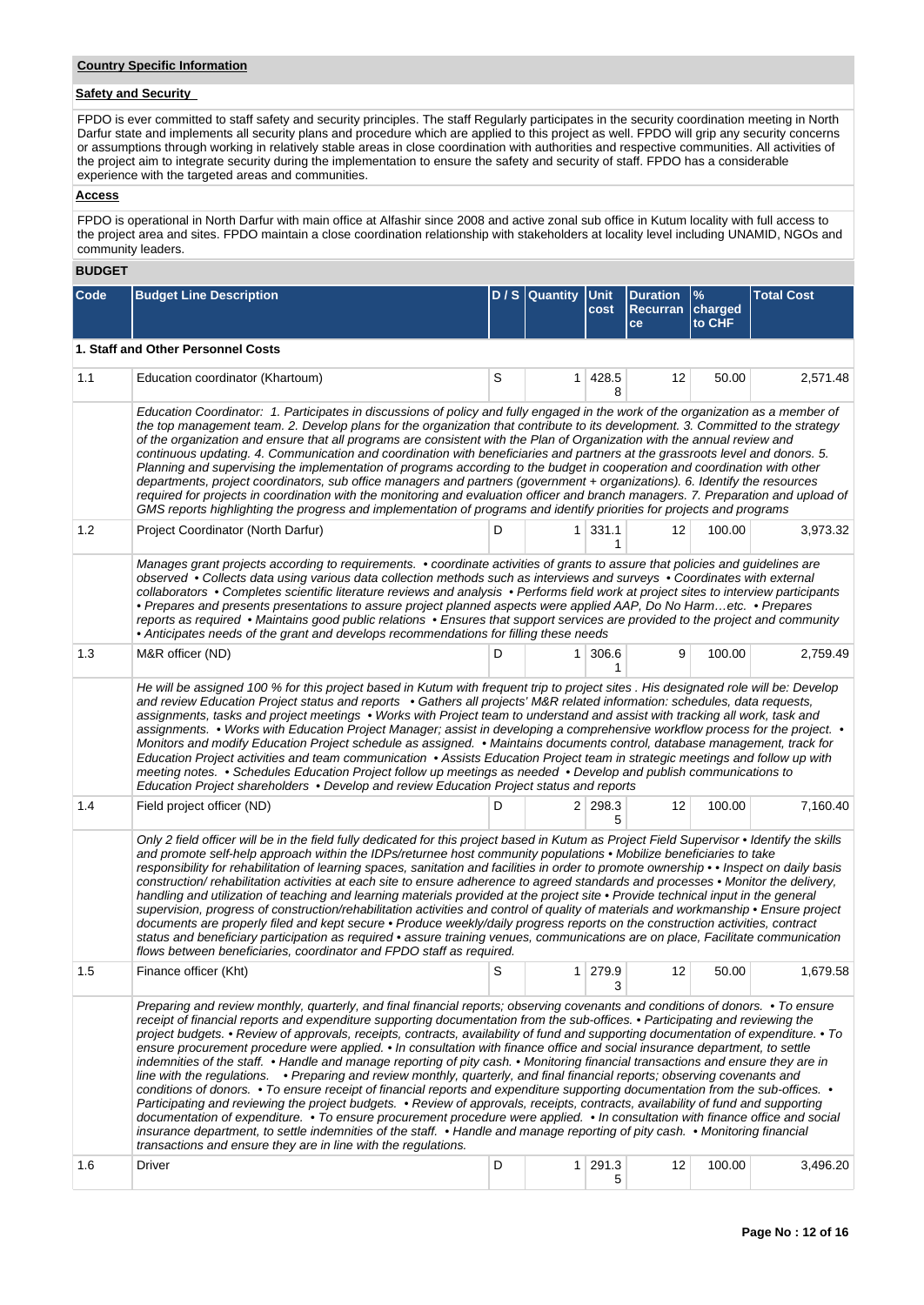|     | Maintain the update of the insurance policy. • Ensure the presence of the insurance copy inside the vehicle. • Maintain the vehicle<br>in good quality and look. • Immediate reporting for vehicle failure. • Take and follow all the legal processes in case of traffic<br>accidents. • Ensure the validity of the personal driving license. • Good keeping of vehicle equipment e.g. Tools and components. •<br>Respond to any Mission or task transportation authorized by the Administration. • Ensure the monthly and weekly maintenance,<br>Changing of Oil in proper timing, Day to day cleaning and checking of the assigned vehicle. • Recording and updating the<br>vehicle's log book.                                                                                                                                                                                                                                                                                                                                                                                                                                                                                                                                                                                                                                                                                            |   |                |                        |   |        |           |  |
|-----|----------------------------------------------------------------------------------------------------------------------------------------------------------------------------------------------------------------------------------------------------------------------------------------------------------------------------------------------------------------------------------------------------------------------------------------------------------------------------------------------------------------------------------------------------------------------------------------------------------------------------------------------------------------------------------------------------------------------------------------------------------------------------------------------------------------------------------------------------------------------------------------------------------------------------------------------------------------------------------------------------------------------------------------------------------------------------------------------------------------------------------------------------------------------------------------------------------------------------------------------------------------------------------------------------------------------------------------------------------------------------------------------|---|----------------|------------------------|---|--------|-----------|--|
| 1.7 | Civil engineer                                                                                                                                                                                                                                                                                                                                                                                                                                                                                                                                                                                                                                                                                                                                                                                                                                                                                                                                                                                                                                                                                                                                                                                                                                                                                                                                                                               | S | 1 <sup>1</sup> | 254.9<br>8             | 4 | 30.00  | 305.98    |  |
|     | A credible civil engineer will be hired as a support staff, his PRIMARY DUITIES will be: Designs construction/rehabilitation of<br>projects by studying project concept, architectural drawings, and models. Assure latrine, seating units and class rooms design<br>are relevant to SMoE by collecting and studying reports, maps, drawings, blueprints, aerial photographs and tests on soil<br>composition, terrain, hydrological characteristics, and related topographical and geologic data. Determines project costs by<br>calculating labor, material, and related costs. Prepares feasibility study by analyzing engineering design; conducting<br>environmental impact studies; assembling data. Prepares engineering documents by developing construction specifications,<br>plans, and schedules. Confirms adherence to construction specifications and safety standards by monitoring project progress;<br>inspecting construction site; verifying calculations and placements. Fulfills project requirements by training and guiding operators.<br>Maintains operations by enforcing project and operational policies and procedures. Provides engineering information by<br>answering questions and requests. Complies with federal, state, and local legal requirements by studying existing and new<br>legislation. Endorse certificate of completion related to bidding's. |   |                |                        |   |        |           |  |
|     | <b>Section Total</b>                                                                                                                                                                                                                                                                                                                                                                                                                                                                                                                                                                                                                                                                                                                                                                                                                                                                                                                                                                                                                                                                                                                                                                                                                                                                                                                                                                         |   |                |                        |   |        | 21,946.45 |  |
|     | 2. Supplies, Commodities, Materials                                                                                                                                                                                                                                                                                                                                                                                                                                                                                                                                                                                                                                                                                                                                                                                                                                                                                                                                                                                                                                                                                                                                                                                                                                                                                                                                                          |   |                |                        |   |        |           |  |
| 2.1 | Class rooms rehabilitation                                                                                                                                                                                                                                                                                                                                                                                                                                                                                                                                                                                                                                                                                                                                                                                                                                                                                                                                                                                                                                                                                                                                                                                                                                                                                                                                                                   | D |                | $24 \mid 3,345$<br>.00 | 1 | 100.00 | 80,280.00 |  |
| 2.2 | Rehabilitation of 24 class room rehabilitated targeting 1440 at school age children (600 boys & 840 girl) in Fata Barno and North<br>Kutum education sections 24 permanent class rooms will be rehabilitated accordingly (Aien Sirglo 5, Jartoba 4, Jabir Alom 5 Tilla3<br>and 4 in Mastreia).<br>The maintenance work will include:<br>Maintenance of the roofs and the floors = 320 USD,<br>Plastering and painting of the walls = 312 USD,<br>Repair the cracks, $= 280$ USD<br>Fixing of doors and windows, 232 USD<br>Iron pipes, 214 USD<br>120 zinc-sheets, $=$ 360 USD<br>needles 200 kg, 60,000 bricks, = 380 USD<br>120 gallons of painting liquid, , 80 kg iron wire, 220 cement bags = 380 USD<br>$Sand = 157$ USD<br>Graver = $115$ USD<br>and labor Labor costs. 250 USD<br>Transportation 350 USD<br>Other materials include sand, crave and water will be provided by community. The pursing of such materials will be directly<br>purchased from community with ensuring that most community (particularly the most vulnerable) have received equal chance                                                                                                                                                                                                                                                                                                                  |   |                |                        |   |        |           |  |
|     | D<br>$3 \mid 2,856$<br>1<br>100.00<br>8,568.00<br>Latrines construction<br>.00<br>To Construct 3 Standard latrines of 4 holes per latrine the following material should be purchased: * 10 Steel pipes 3x6. * 12 steel<br>bars (8 line). * 9 kg iron wire. * 9 needles. 9 Zink Sheets (14 feet). 4 PVC Pie 4x8. * 12 iron doors. 12 small windows. Gypsum 1<br>bag. 30,000 red bricks. Transportation of materials to production site. Construction labor will be contract through tender process.<br>The cheapest options considered to be the most qualified tender demonstration their experience in construction and particularly<br>latrine constructions is the availed option.                                                                                                                                                                                                                                                                                                                                                                                                                                                                                                                                                                                                                                                                                                        |   |                |                        |   |        |           |  |
| 2.3 | Latrines rehabilitation                                                                                                                                                                                                                                                                                                                                                                                                                                                                                                                                                                                                                                                                                                                                                                                                                                                                                                                                                                                                                                                                                                                                                                                                                                                                                                                                                                      | D |                | 6 2,730<br>.00         | 1 | 100.00 | 16,380.00 |  |
| 2.4 | Rehabilitation labor will be contract through tender process the targeted schools are Aien Sirglo 2,, Tonglat 1, Mastreia 2 and<br>Daleeba 1. The fixing will include:<br>Dislodging 253, 9 Zink Sheets (14 feet) 350. 4 PVC Pie 4x8. 400 USD 36,000 bricks 215 USD, seating = 280 USD, roofing = 202,<br>door 214 USD, fly screen 35*45 Cost 222 USD, plastering and painting with fencing costing 260 USD and provision of hand<br>washing facilities the cheapest options tippy tape = 14.10 USD, Transportation of materials to production site 320 considered to<br>be the most qualified tender demonstration their experience in construction and particularly latrine constructions is the availed<br>option.<br>300 63.00<br>Class room seating bench (15 unit per class $*$ 20) = 300 bench $ D $<br>1<br>100.00<br>18,900.00                                                                                                                                                                                                                                                                                                                                                                                                                                                                                                                                                      |   |                |                        |   |        |           |  |
|     | To provide 300 units of classroom seating units for 1200 at school age children in Kutum North Darfur (600 boys & 600 girls). The<br>bench targeting 20 classrooms, each classroom will receive 15 bench desk (4 pupil per bench).<br>School benefited from this services will be (Aien Sirglo 60 Jartoba 46 and jabir Alom 70, Tilla 40 and Mastreia 34) specification of<br>seating will be provided and confirmed by state ministry of education. Each seating unit will consist of bench and desk with<br>appropriate materials metal and woods. Vendors and suppliers recognized by SMoE will be prioritized. Delivery of seating will be<br>at school level<br>The description of the seat is desk with bench, size for 4 basic school students. The seating will designed in accordance to the                                                                                                                                                                                                                                                                                                                                                                                                                                                                                                                                                                                        |   |                |                        |   |        |           |  |
|     | agreed shape and standard adopted by SMoE in the state. The contents of seat unit are iron and wood for the sitting bench and<br>desks. Delivery of the sets will be at school level. The cost will cover:<br>Manufacturing of bench and desks in accordance on agreed bidding form the total which is (49.38 USD)<br>And transportation cost are (8.62)                                                                                                                                                                                                                                                                                                                                                                                                                                                                                                                                                                                                                                                                                                                                                                                                                                                                                                                                                                                                                                     |   |                |                        |   |        |           |  |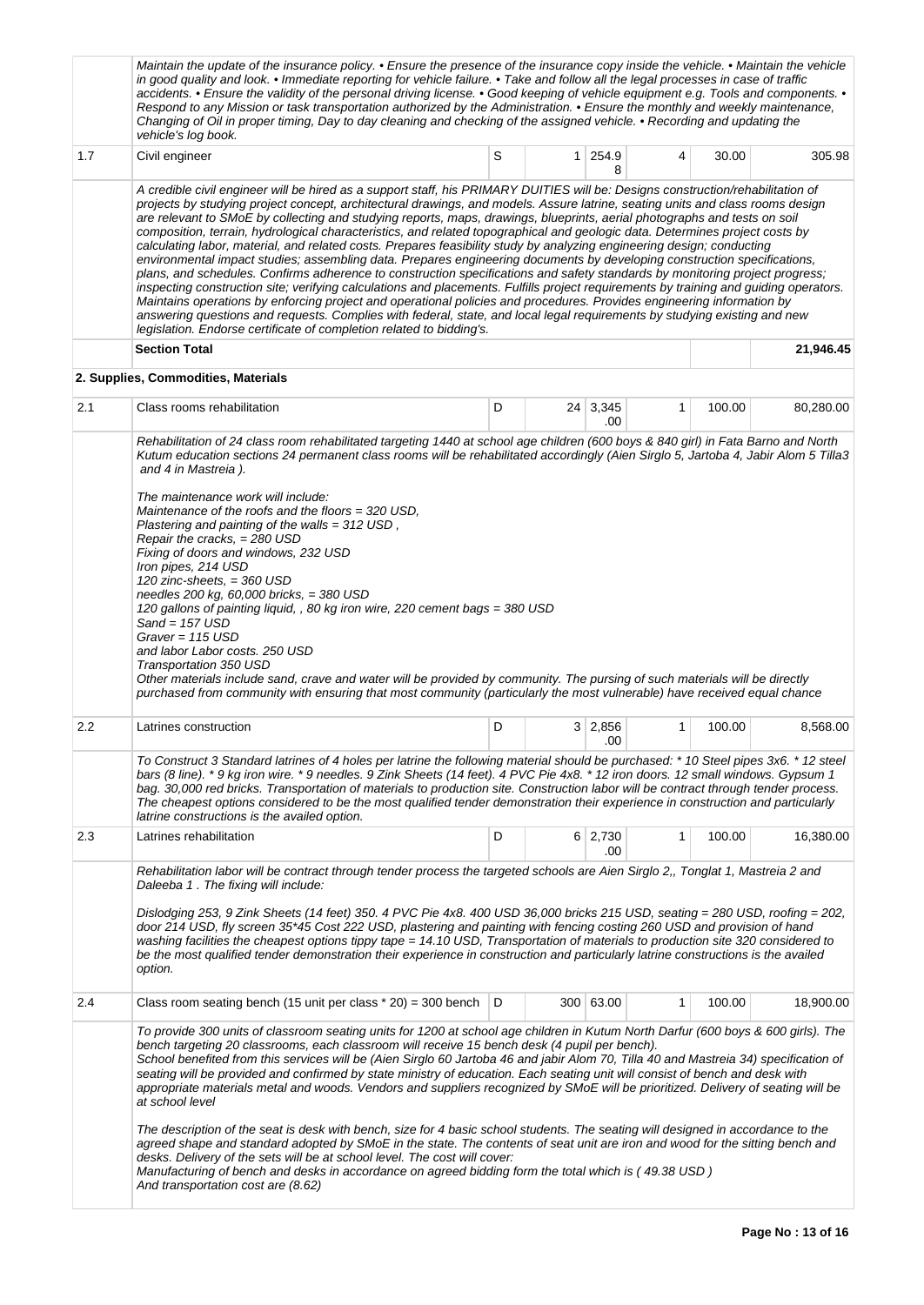| 2.5                                                                                                                                                                                                                                                                                                                                                                                                                                                                                                                                                                                                           | Teaching and learning materials $(40 \text{ kit} \cdot 60) = 2400 \text{ pupil}$                                                                                                                                                                                                                                                                                                                                                                                                                                                                                                                                                                                                                                                                                                                                                                                                                                                                                                                                                                                                                                                                                                                                                                                                                                                                                                                                                                                                                                                                                                                                                                                                                                                      | D   |   | 40 191.6       | 1            | 100.00 | 7,664.80  |  |  |
|---------------------------------------------------------------------------------------------------------------------------------------------------------------------------------------------------------------------------------------------------------------------------------------------------------------------------------------------------------------------------------------------------------------------------------------------------------------------------------------------------------------------------------------------------------------------------------------------------------------|---------------------------------------------------------------------------------------------------------------------------------------------------------------------------------------------------------------------------------------------------------------------------------------------------------------------------------------------------------------------------------------------------------------------------------------------------------------------------------------------------------------------------------------------------------------------------------------------------------------------------------------------------------------------------------------------------------------------------------------------------------------------------------------------------------------------------------------------------------------------------------------------------------------------------------------------------------------------------------------------------------------------------------------------------------------------------------------------------------------------------------------------------------------------------------------------------------------------------------------------------------------------------------------------------------------------------------------------------------------------------------------------------------------------------------------------------------------------------------------------------------------------------------------------------------------------------------------------------------------------------------------------------------------------------------------------------------------------------------------|-----|---|----------------|--------------|--------|-----------|--|--|
|                                                                                                                                                                                                                                                                                                                                                                                                                                                                                                                                                                                                               | Each class room hosts 60 students and each student will equipped with one supported education package. the contain supported<br>education package (1 bag, 6 exercises books, 2 erasers, 4 pencils, 1 Ruler, average of 4 education books based on the grad)<br>also there are others teaching materials will be provided includes teacher bag (color and non-color Chalk box, 1 large Ruler, 2<br>large note books, 20 blue and red pens, 5 pencils. The agreed set of packages will be adopted list of suppliers will be confirmed<br>in written by UNICEF standard package and known suppliers.                                                                                                                                                                                                                                                                                                                                                                                                                                                                                                                                                                                                                                                                                                                                                                                                                                                                                                                                                                                                                                                                                                                                     |     |   |                |              |        |           |  |  |
| 2.6                                                                                                                                                                                                                                                                                                                                                                                                                                                                                                                                                                                                           | Teachers training                                                                                                                                                                                                                                                                                                                                                                                                                                                                                                                                                                                                                                                                                                                                                                                                                                                                                                                                                                                                                                                                                                                                                                                                                                                                                                                                                                                                                                                                                                                                                                                                                                                                                                                     | D   |   | 120 90.00      | 1            | 100.00 | 10,800.00 |  |  |
|                                                                                                                                                                                                                                                                                                                                                                                                                                                                                                                                                                                                               | 4 training's will be conducted in Kutum locality each training will accommodate 30 teachers, with descriptions of follows: Training<br>cost budget include: *258 Facilitator fees & DSA. * Participants Transportation Fees (PFs) for 120 participants 3800. * Food and<br>Refreshments for 128 participants including 4 facilitators 2451. Stationary: Notebooks, pens, Flip charts amp; poster papers, and<br>plastic bags * Markers Pens 896. * Visibility: banners 77, and 20 days hall rent 993.                                                                                                                                                                                                                                                                                                                                                                                                                                                                                                                                                                                                                                                                                                                                                                                                                                                                                                                                                                                                                                                                                                                                                                                                                                 |     |   |                |              |        |           |  |  |
| 2.7                                                                                                                                                                                                                                                                                                                                                                                                                                                                                                                                                                                                           | PTAs training                                                                                                                                                                                                                                                                                                                                                                                                                                                                                                                                                                                                                                                                                                                                                                                                                                                                                                                                                                                                                                                                                                                                                                                                                                                                                                                                                                                                                                                                                                                                                                                                                                                                                                                         | D   |   | 45 72.00       | $\mathbf{1}$ | 100.00 | 3,240.00  |  |  |
|                                                                                                                                                                                                                                                                                                                                                                                                                                                                                                                                                                                                               | The training will be held in Jertoqa, Jaber Alom and Mosraryia . 1 training in each community with descriptions of follow: Training<br>cost budget include: * 690 Facilitator fees & DSA. * Participants Transportation Fees (PFs) for 48 participants 650. * Food and<br>Refreshments for 48 participants include 2 facilitators for each location 830. Stationary: Notebooks, pens, Flip charts& amp,<br>poster papers, and plastic bags * Markers" Pens.896 * Visibility: banners 77. * 20 days hall rent each 498                                                                                                                                                                                                                                                                                                                                                                                                                                                                                                                                                                                                                                                                                                                                                                                                                                                                                                                                                                                                                                                                                                                                                                                                                 |     |   |                |              |        |           |  |  |
| 2.8                                                                                                                                                                                                                                                                                                                                                                                                                                                                                                                                                                                                           | School Hyigine and environmental club formulation & training                                                                                                                                                                                                                                                                                                                                                                                                                                                                                                                                                                                                                                                                                                                                                                                                                                                                                                                                                                                                                                                                                                                                                                                                                                                                                                                                                                                                                                                                                                                                                                                                                                                                          | D   |   | 4   640.0<br>0 | 1            | 100.00 | 2,560.00  |  |  |
|                                                                                                                                                                                                                                                                                                                                                                                                                                                                                                                                                                                                               | Formulation of 4 hygiene and environmental club for 50 school member each training will be conducted at school level,<br>School Hygiene and environmental club is a voluntary grouping at the school level in which pupils meet, with the. Supervision of<br>their teachers to learn, discuss and take action on issues related to their health and well being whilst they are in school The focus<br>of the club is primarily on the health of the pupils with emphasis on Water, Sanitation and Hygiene (WASH). (The training will<br>takes 20 days 4 patch 5 days each). The training will discuss and cover the following:<br>Promotion of hygienic lifestyles among pupils increase pupils knowledge and understanding of Water, Sanitation and Hygiene<br>issues<br>Promote a healthy school environment<br>Encourage outreach to the home and community<br>Challenge children to take up leadership roles and responsibilities<br>All pupils in the school qualify to be members of the School hygiene and environmental club This applies to both boys and girls<br>The Club needs members to survive and be active so it is important that at all times, an effort is made to get more pupils to join<br>the Club.<br>Training cost budget include: *688 Facilitator fees & DSA. * Participants refreshment for 200 participants including facilitators 830.<br>Stationary: Notebooks, pens, Flip charts amp; poster papers, and plastic bags * Markers Pens. * Visibility: banners 180, dram<br>band and storytelling and consumable materials for mocking and applying best practices for the hygiene such as: hand washing<br>in the critical times, personal hygiene, garbage collection, keep water clean and safe 498. |     |   |                |              |        |           |  |  |
| 2.9                                                                                                                                                                                                                                                                                                                                                                                                                                                                                                                                                                                                           | Cleaning campaign                                                                                                                                                                                                                                                                                                                                                                                                                                                                                                                                                                                                                                                                                                                                                                                                                                                                                                                                                                                                                                                                                                                                                                                                                                                                                                                                                                                                                                                                                                                                                                                                                                                                                                                     | D   | 4 | 400.0<br>0     | $\mathbf{1}$ | 100.00 | 1,600.00  |  |  |
| Campaign include cost: *<br>Rent of tent: Tent, Chairs, (1 set = 60 USD)<br>dram band and school stage drama crew (1 band 5 person 70 USD)<br>Tables, water container. (1 Set consist of 10 table with water container = 30 USD)<br>Rent of Sound System and generator, (1 generator + fueling = 60 USD)<br>Refreshments. (750 USD)<br>Transportation for Community volunteers and coordination.(10 community volunteers 5 USD = 50 USSD)<br>Completion gifts for children.(1 Set = 15 USD)<br>Visibly: Banner.( 1 banner = 30 USD)<br>Community announcement and mobilization prior to the event. (= 20 USD) |                                                                                                                                                                                                                                                                                                                                                                                                                                                                                                                                                                                                                                                                                                                                                                                                                                                                                                                                                                                                                                                                                                                                                                                                                                                                                                                                                                                                                                                                                                                                                                                                                                                                                                                                       |     |   |                |              |        |           |  |  |
| 2.10                                                                                                                                                                                                                                                                                                                                                                                                                                                                                                                                                                                                          | Provision of fruits and shade seedlings                                                                                                                                                                                                                                                                                                                                                                                                                                                                                                                                                                                                                                                                                                                                                                                                                                                                                                                                                                                                                                                                                                                                                                                                                                                                                                                                                                                                                                                                                                                                                                                                                                                                                               | D   |   | 60 15.00       | 1            | 100.00 | 900.00    |  |  |
|                                                                                                                                                                                                                                                                                                                                                                                                                                                                                                                                                                                                               | The requested amount for procurement and distribution of 60 fruit seedlings to mitigate the project negative environmental<br>impact. The cost per unit is 36 USD will be used as: 20 USD for procurement of seedling, 9 USD for transportation,<br>loading/offloading, nursing and handling and 7 USD for protective cages for seedlings including labor cost                                                                                                                                                                                                                                                                                                                                                                                                                                                                                                                                                                                                                                                                                                                                                                                                                                                                                                                                                                                                                                                                                                                                                                                                                                                                                                                                                                        |     |   |                |              |        |           |  |  |
|                                                                                                                                                                                                                                                                                                                                                                                                                                                                                                                                                                                                               | <b>Section Total</b><br>150,892.80                                                                                                                                                                                                                                                                                                                                                                                                                                                                                                                                                                                                                                                                                                                                                                                                                                                                                                                                                                                                                                                                                                                                                                                                                                                                                                                                                                                                                                                                                                                                                                                                                                                                                                    |     |   |                |              |        |           |  |  |
| 3. Equipment                                                                                                                                                                                                                                                                                                                                                                                                                                                                                                                                                                                                  |                                                                                                                                                                                                                                                                                                                                                                                                                                                                                                                                                                                                                                                                                                                                                                                                                                                                                                                                                                                                                                                                                                                                                                                                                                                                                                                                                                                                                                                                                                                                                                                                                                                                                                                                       |     |   |                |              |        |           |  |  |
| NA.                                                                                                                                                                                                                                                                                                                                                                                                                                                                                                                                                                                                           | <b>NA</b>                                                                                                                                                                                                                                                                                                                                                                                                                                                                                                                                                                                                                                                                                                                                                                                                                                                                                                                                                                                                                                                                                                                                                                                                                                                                                                                                                                                                                                                                                                                                                                                                                                                                                                                             | NA. | 0 | 0.00           | 0            | 0      | 0.00      |  |  |
|                                                                                                                                                                                                                                                                                                                                                                                                                                                                                                                                                                                                               | ΝA                                                                                                                                                                                                                                                                                                                                                                                                                                                                                                                                                                                                                                                                                                                                                                                                                                                                                                                                                                                                                                                                                                                                                                                                                                                                                                                                                                                                                                                                                                                                                                                                                                                                                                                                    |     |   |                |              |        |           |  |  |
|                                                                                                                                                                                                                                                                                                                                                                                                                                                                                                                                                                                                               | <b>Section Total</b><br>0.00                                                                                                                                                                                                                                                                                                                                                                                                                                                                                                                                                                                                                                                                                                                                                                                                                                                                                                                                                                                                                                                                                                                                                                                                                                                                                                                                                                                                                                                                                                                                                                                                                                                                                                          |     |   |                |              |        |           |  |  |
|                                                                                                                                                                                                                                                                                                                                                                                                                                                                                                                                                                                                               | 4. Contractual Services                                                                                                                                                                                                                                                                                                                                                                                                                                                                                                                                                                                                                                                                                                                                                                                                                                                                                                                                                                                                                                                                                                                                                                                                                                                                                                                                                                                                                                                                                                                                                                                                                                                                                                               |     |   |                |              |        |           |  |  |
| NA                                                                                                                                                                                                                                                                                                                                                                                                                                                                                                                                                                                                            | NA                                                                                                                                                                                                                                                                                                                                                                                                                                                                                                                                                                                                                                                                                                                                                                                                                                                                                                                                                                                                                                                                                                                                                                                                                                                                                                                                                                                                                                                                                                                                                                                                                                                                                                                                    | ΝA  | 0 | 0.00           | 0            | 0      | 0.00      |  |  |
|                                                                                                                                                                                                                                                                                                                                                                                                                                                                                                                                                                                                               | ΝA                                                                                                                                                                                                                                                                                                                                                                                                                                                                                                                                                                                                                                                                                                                                                                                                                                                                                                                                                                                                                                                                                                                                                                                                                                                                                                                                                                                                                                                                                                                                                                                                                                                                                                                                    |     |   |                |              |        |           |  |  |
|                                                                                                                                                                                                                                                                                                                                                                                                                                                                                                                                                                                                               | <b>Section Total</b>                                                                                                                                                                                                                                                                                                                                                                                                                                                                                                                                                                                                                                                                                                                                                                                                                                                                                                                                                                                                                                                                                                                                                                                                                                                                                                                                                                                                                                                                                                                                                                                                                                                                                                                  |     |   |                |              |        | 0.00      |  |  |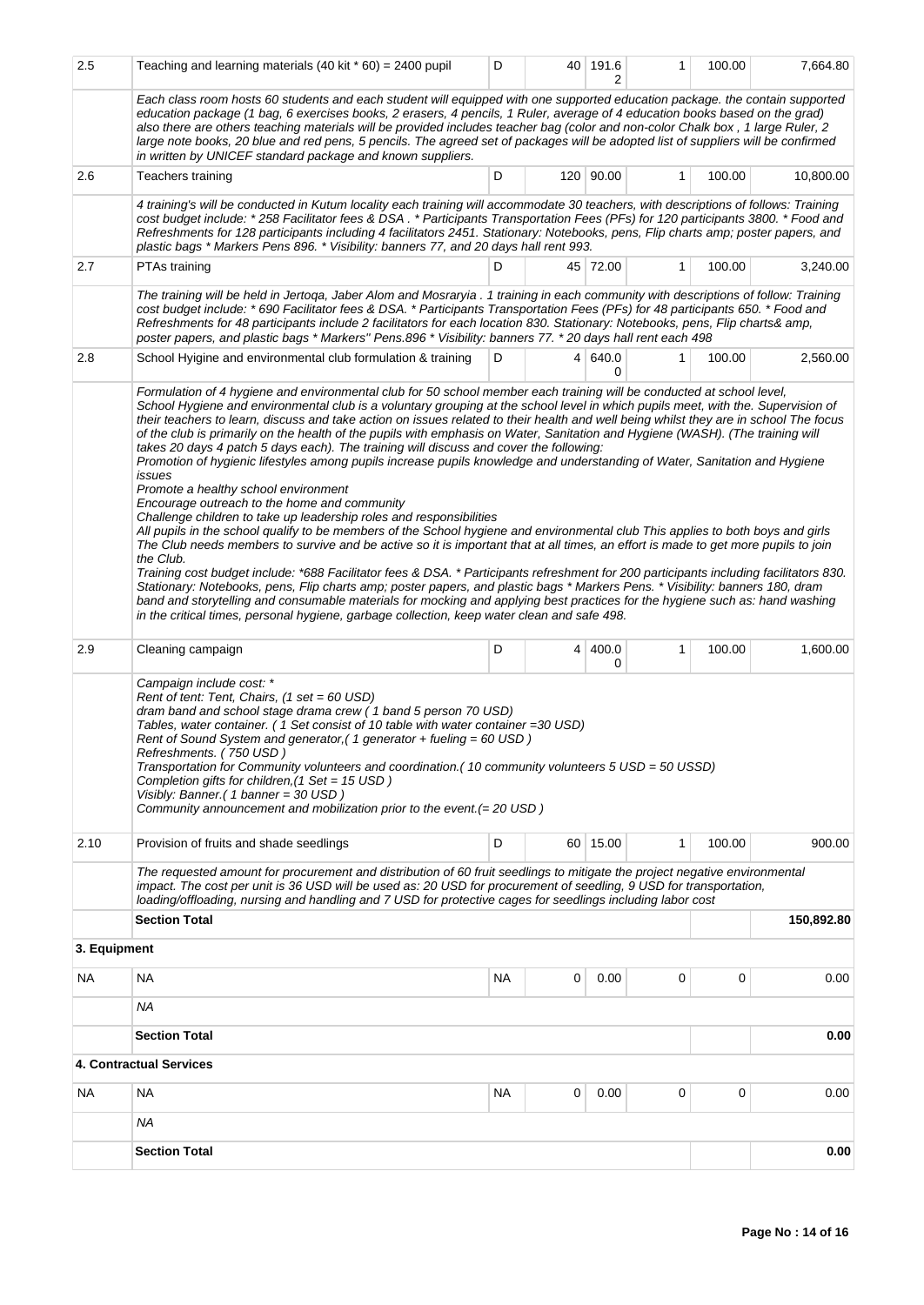| 5. Travel         |                                                                                                                                                                                                                                                                                                                                                                                                                          |           |                |                   |             |        |            |  |  |
|-------------------|--------------------------------------------------------------------------------------------------------------------------------------------------------------------------------------------------------------------------------------------------------------------------------------------------------------------------------------------------------------------------------------------------------------------------|-----------|----------------|-------------------|-------------|--------|------------|--|--|
| 5.1               | Travel cost for Education Coordinator as DSA for 1 persons to<br>ND.                                                                                                                                                                                                                                                                                                                                                     | D         | $\mathbf{1}$   | 563.0<br>$\Omega$ | 4           | 100.00 | 2,252.00   |  |  |
|                   | Airline tickets 360, local transportation 73, DSA and accommodation 130.                                                                                                                                                                                                                                                                                                                                                 |           |                |                   |             |        |            |  |  |
| 5.2               | Vehicle rent (ND)                                                                                                                                                                                                                                                                                                                                                                                                        | D         | 1              | 990.0<br>$\Omega$ | 10          | 100.00 | 9,900.00   |  |  |
|                   | The rental cost of the vehicle is to cover 20 working days per months, for 10 months excluding July and August during rainy<br>season. the vehicle will covering all projects activities in all sites within kutum locality 990 per month (the amount cover vehicle<br>rent 790, road fees 20, oil and lubricants 90, maintenance and fuel cost 100). The vehicle will be used only for the purposes of<br>this project. |           |                |                   |             |        |            |  |  |
|                   | <b>Section Total</b>                                                                                                                                                                                                                                                                                                                                                                                                     |           |                |                   |             |        |            |  |  |
|                   | 6. Transfers and Grants to Counterparts                                                                                                                                                                                                                                                                                                                                                                                  |           |                |                   |             |        |            |  |  |
| <b>NA</b>         | <b>NA</b>                                                                                                                                                                                                                                                                                                                                                                                                                | <b>NA</b> | $\mathbf 0$    | 0.00              | $\mathbf 0$ | 0      | 0.00       |  |  |
|                   | <b>NA</b>                                                                                                                                                                                                                                                                                                                                                                                                                |           |                |                   |             |        |            |  |  |
|                   | <b>Section Total</b>                                                                                                                                                                                                                                                                                                                                                                                                     |           |                |                   |             |        | 0.00       |  |  |
|                   | 7. General Operating and Other Direct Costs                                                                                                                                                                                                                                                                                                                                                                              |           |                |                   |             |        |            |  |  |
| 7.1               | Communication and reporting                                                                                                                                                                                                                                                                                                                                                                                              | D         | $\mathbf{1}$   | 130.1             | 12          | 100.00 | 1,561.32   |  |  |
|                   | Include Air time expenses and FPDO internet expenses at HQ and North Darfur sub offices expenses                                                                                                                                                                                                                                                                                                                         |           |                |                   |             |        |            |  |  |
| 7.2               | Office stationary and supplies                                                                                                                                                                                                                                                                                                                                                                                           | S         | $\mathbf{1}$   | 18.23             | 12          | 50.00  | 109.38     |  |  |
|                   | This include contribution to office supplies and utilities (water/electricity) for HQ office                                                                                                                                                                                                                                                                                                                             |           |                |                   |             |        |            |  |  |
| 7.3               | Office rent                                                                                                                                                                                                                                                                                                                                                                                                              | S         | 1 <sup>1</sup> | 623.0<br>0        | 12          | 50.00  | 3,738.00   |  |  |
|                   | This include contribution for office rent of North Darfur Kutum office 50 %.                                                                                                                                                                                                                                                                                                                                             |           |                |                   |             |        |            |  |  |
|                   | <b>Section Total</b>                                                                                                                                                                                                                                                                                                                                                                                                     |           |                |                   |             |        |            |  |  |
| <b>SubTotal</b>   |                                                                                                                                                                                                                                                                                                                                                                                                                          |           | 619.00         |                   |             |        | 190,399.95 |  |  |
| Direct            |                                                                                                                                                                                                                                                                                                                                                                                                                          |           |                |                   |             |        | 181,995.53 |  |  |
| Support           |                                                                                                                                                                                                                                                                                                                                                                                                                          |           |                |                   |             |        | 8,404.42   |  |  |
| <b>PSC Cost</b>   |                                                                                                                                                                                                                                                                                                                                                                                                                          |           |                |                   |             |        |            |  |  |
|                   | <b>PSC Cost Percent</b>                                                                                                                                                                                                                                                                                                                                                                                                  |           |                |                   |             |        | 7.00       |  |  |
| <b>PSC Amount</b> |                                                                                                                                                                                                                                                                                                                                                                                                                          |           |                |                   |             |        | 13,328.00  |  |  |
| <b>Total Cost</b> |                                                                                                                                                                                                                                                                                                                                                                                                                          |           |                |                   |             |        | 203,727.95 |  |  |